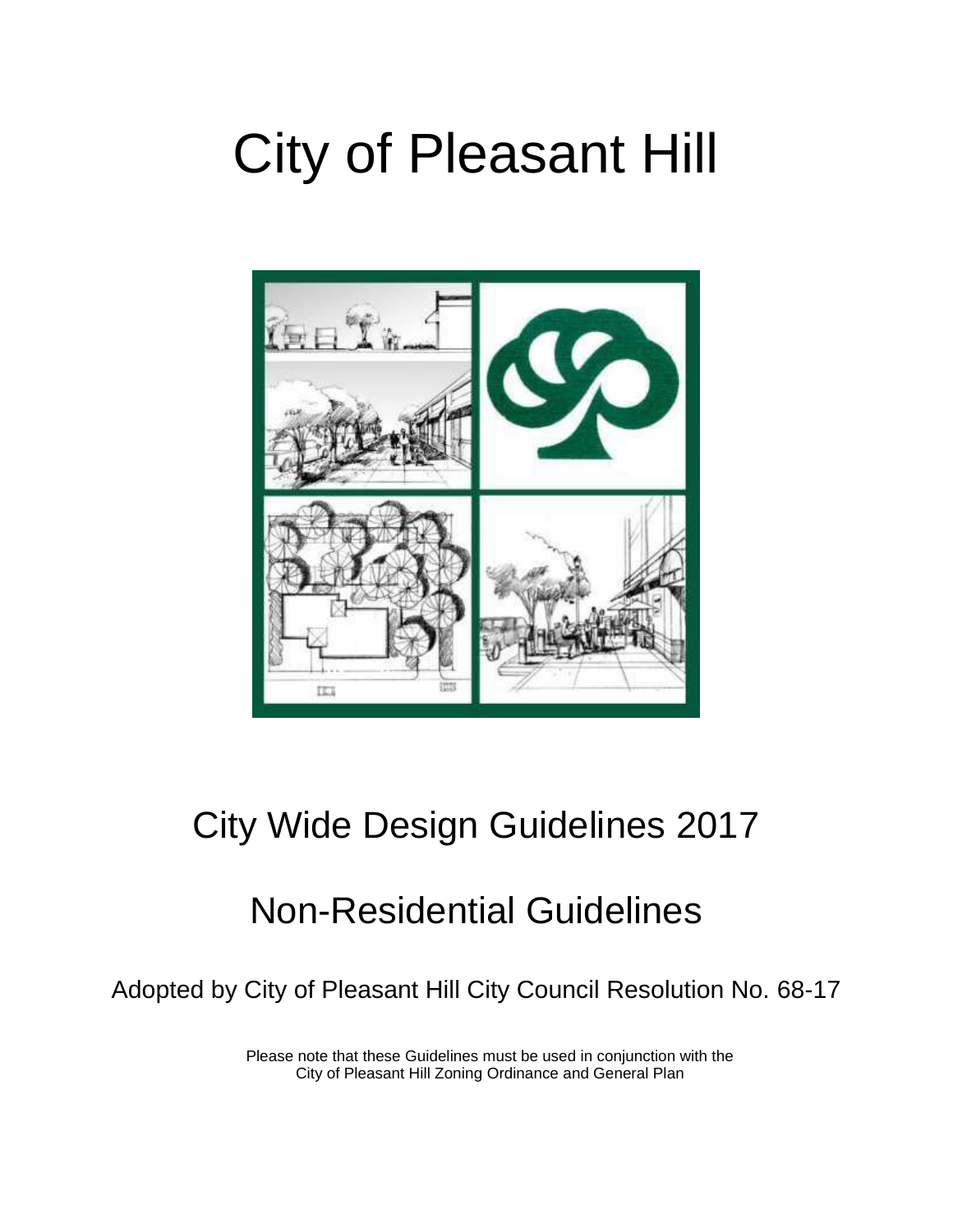## **TABLE OF CONTENTS**

| I. |    | <b>INTRODUCTION</b>                                                                     | 4  |
|----|----|-----------------------------------------------------------------------------------------|----|
|    |    | A. Purpose of City-Wide Design Guidelines                                               | 4  |
|    |    | B. Design Principles and Considerations                                                 | 5  |
|    |    | C. How to Use the Design Guidelines                                                     | 5  |
|    |    | D. Frequently Asked Questions (FAQ)                                                     | 6  |
|    |    | E. Organization                                                                         | 8  |
|    |    | <b>II. NON-RESIDENTIAL</b>                                                              | 9  |
|    |    | A. Commercial, Office, Light Industrial and Mixed Use                                   | 10 |
|    |    | 1. Site Planning                                                                        | 10 |
|    |    | <b>Building Design</b><br>2.                                                            | 13 |
|    |    | <b>Environmental Sustainability</b><br>3.                                               | 15 |
|    |    | 4. Parking                                                                              | 17 |
|    |    | 5. Circulation                                                                          | 18 |
|    |    | Landscaping<br>6.                                                                       | 20 |
|    |    | Lighting<br>7.                                                                          | 24 |
|    |    | 8. Service Facilities and Utilities                                                     | 25 |
|    |    | 9. Outdoor Storage/Display                                                              | 27 |
|    |    | 10. Public Improvements                                                                 | 27 |
|    |    | 11. Signage                                                                             | 28 |
|    | В. | Drainage and Stormwater Requirements                                                    | 28 |
|    |    | 1. Drainage Design Guidelines                                                           | 28 |
|    |    | <b>III. STREETSCAPE AND GATEWAYS</b>                                                    | 30 |
|    |    | A. Streetscape                                                                          | 30 |
|    |    | 1. Scenic Corridor/Routes – As designated within the City of Pleasant Hill General Plan | 31 |
|    |    | 2. Arterial Streets                                                                     | 31 |
|    |    | 3. Collector Streets                                                                    | 32 |
|    |    | 4. Local Streets                                                                        | 32 |
|    |    | 5. General Streetscape Guidelines                                                       | 33 |
|    |    | B. Gateways                                                                             | 33 |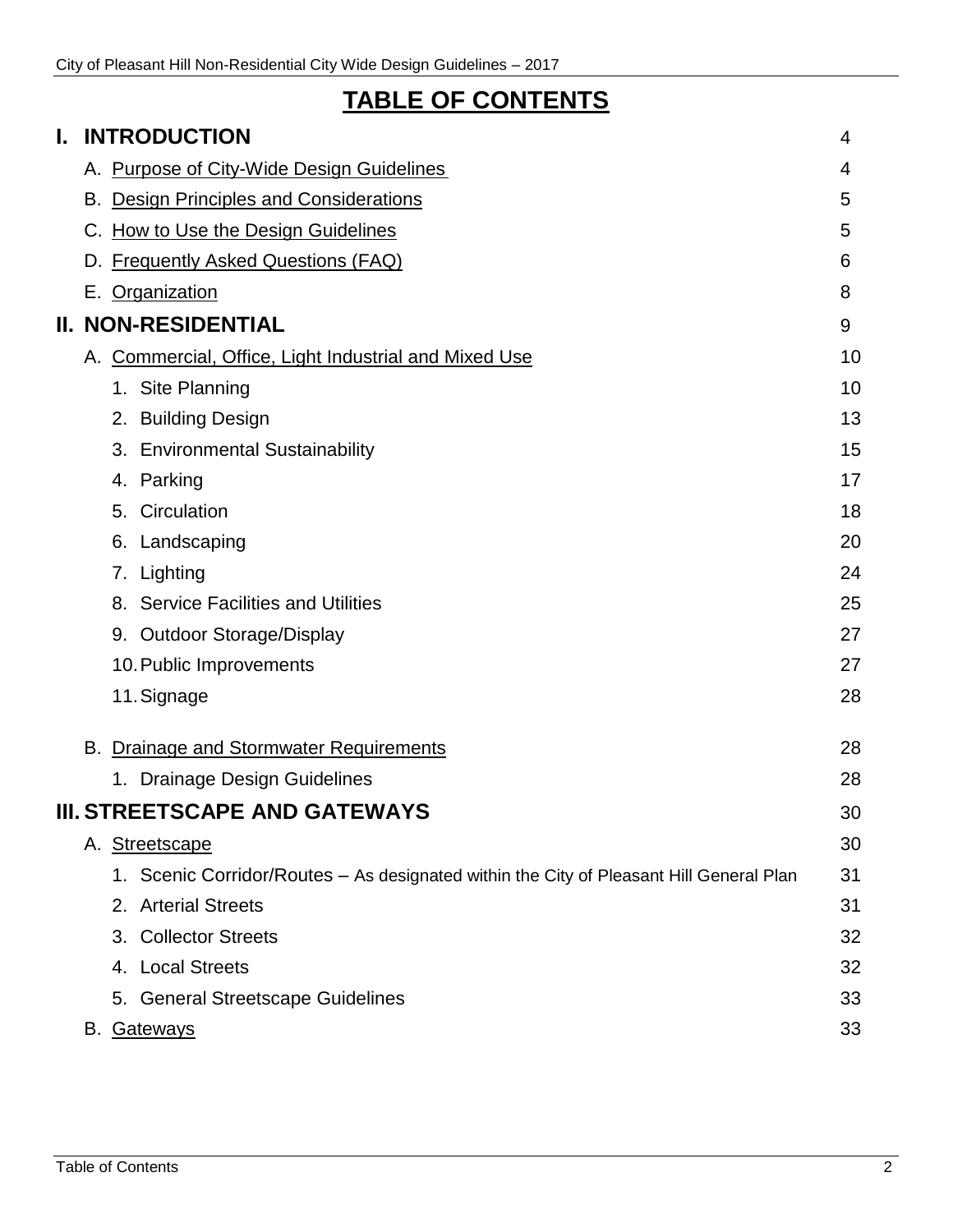### **IV.SIGN GUIDELINES** 34

| A. Purpose                                                                   | 35 |  |
|------------------------------------------------------------------------------|----|--|
| B. Intent                                                                    | 35 |  |
| C. General Sign Guidelines                                                   | 35 |  |
| <b>Types of Signs</b><br>D.                                                  | 36 |  |
| E. Sign Content                                                              | 37 |  |
| F.<br><b>Quality</b>                                                         | 37 |  |
| G. Legibility                                                                | 37 |  |
| H. Proportions                                                               | 38 |  |
| Colors<br>I.                                                                 | 38 |  |
| Illumination<br>J.                                                           | 38 |  |
| K. Construction                                                              | 39 |  |
| <b>Monument Signs</b>                                                        | 39 |  |
| M. Temporary Signs                                                           | 40 |  |
| N. Window Signs                                                              | 40 |  |
| V. APPENDIX                                                                  | 41 |  |
| A. City of Pleasant Hill Resolution adopting the City Wide Design Guidelines | 42 |  |
| <b>VI.CREDITS</b>                                                            |    |  |
|                                                                              |    |  |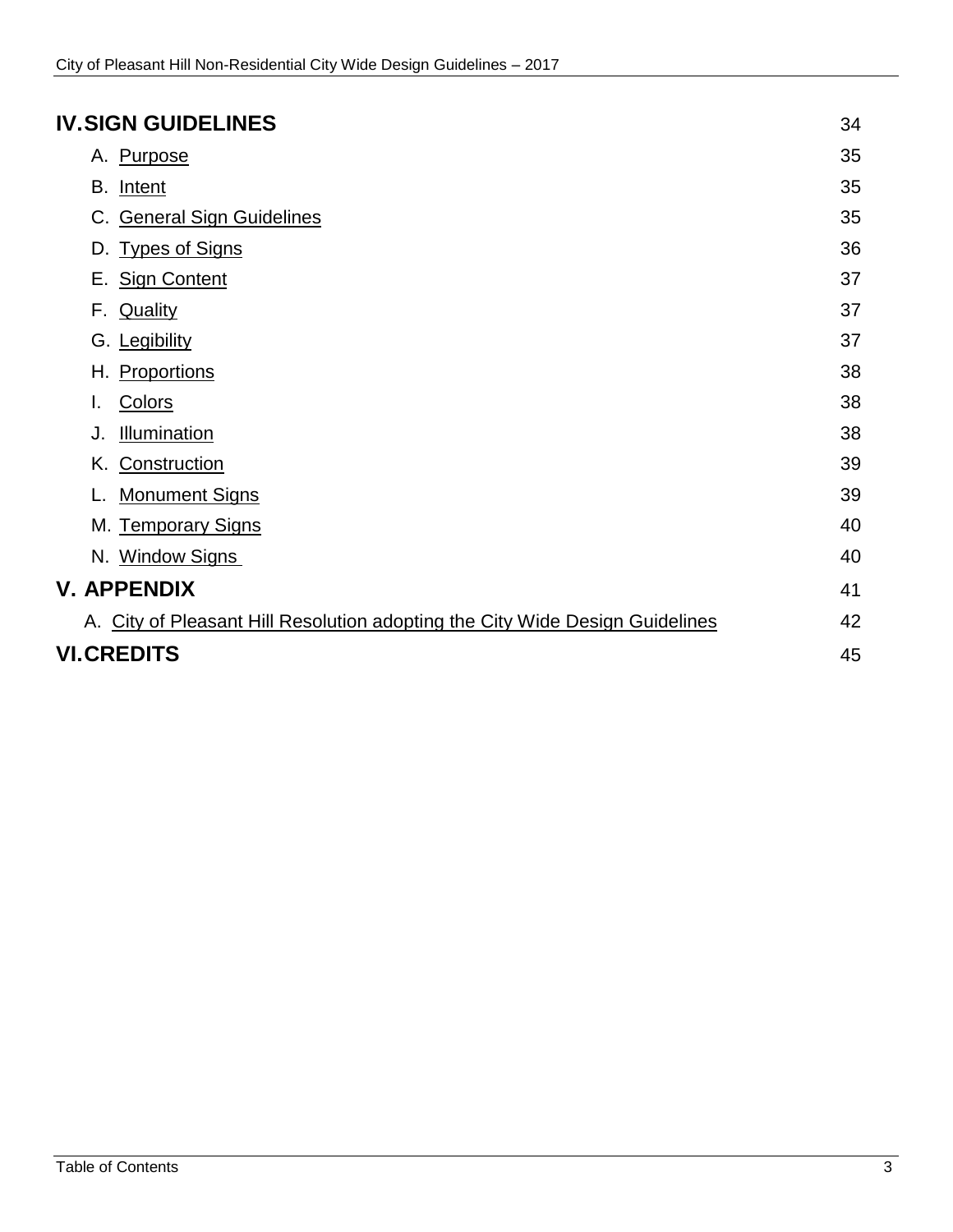### **I. INTRODUCTION**

The City of Pleasant Hill incorporated as a City in 1961. Its history goes further back than that, as it was farmland and orchards before residential and commercial uses started to spring up. Over the course of many years, the City has developed into many distinctive neighborhoods and areas, with different characteristics. In part, Design Guidelines help to ensure that these areas of the City maintain their character while allowing updates that will keep things current. Through the use of Design Guidelines, the City can help to ensure that future development will occur in ways that will enhance and contribute to the overall appearance of the City.

### **A. Purpose of City-Wide Design Guidelines**

These Design Guidelines are intended to inspire thoughtful interpretation and response to design opportunities, while promoting and reinforcing the physical image of residential and commercial areas of the City of Pleasant Hill. The Design Guidelines are not intended to replace or establish new requirements for the Zoning Ordinance, for the General Plan, or public works standards, all of which contain requirements that must be adhered to when designing projects. However, the Guidelines are intended to encourage quality, well designed development throughout Pleasant Hill that enhances existing neighborhoods, creates identity, and improves the overall quality of life within the City. The Guidelines are intended to promote a desired level of future development in Pleasant Hill that:

- 1. Preserves the sense of a small-scale, small-town community and maintains the surrounding environment.
- 2. Contributes to a positive physical image and identity, and preserves the surrounding environment.
- 3. Provides design assistance to the development community, architects/designers, and property owners.
- 4. Promotes high-quality development that stimulates investment in and strengthening of the economic vitality of all areas of Pleasant Hill.
- 5. Facilitates the development of projects that establish a sense of place while complementing the character of traditional design established within the existing neighborhood and the City.
- 6. Implements the goals, objectives, and policies of the Pleasant Hill General Plan.
- 7. Maintains and enhances property values and pride of ownership.

The Non-Residential Guidelines are meant for use by property owners, developers, business owners, and architects in achieving a superior quality design of new construction and additions to existing buildings. The Guidelines do not seek to impose an overriding style, color, or theme. The goal of the Guidelines is to promote quality designs that have been carefully considered that have well integrated building features and architectural elements. These Guidelines complement required development standards per the City's Zoning Code. These Guidelines will be revised in the future as policy, technology, and techniques evolve.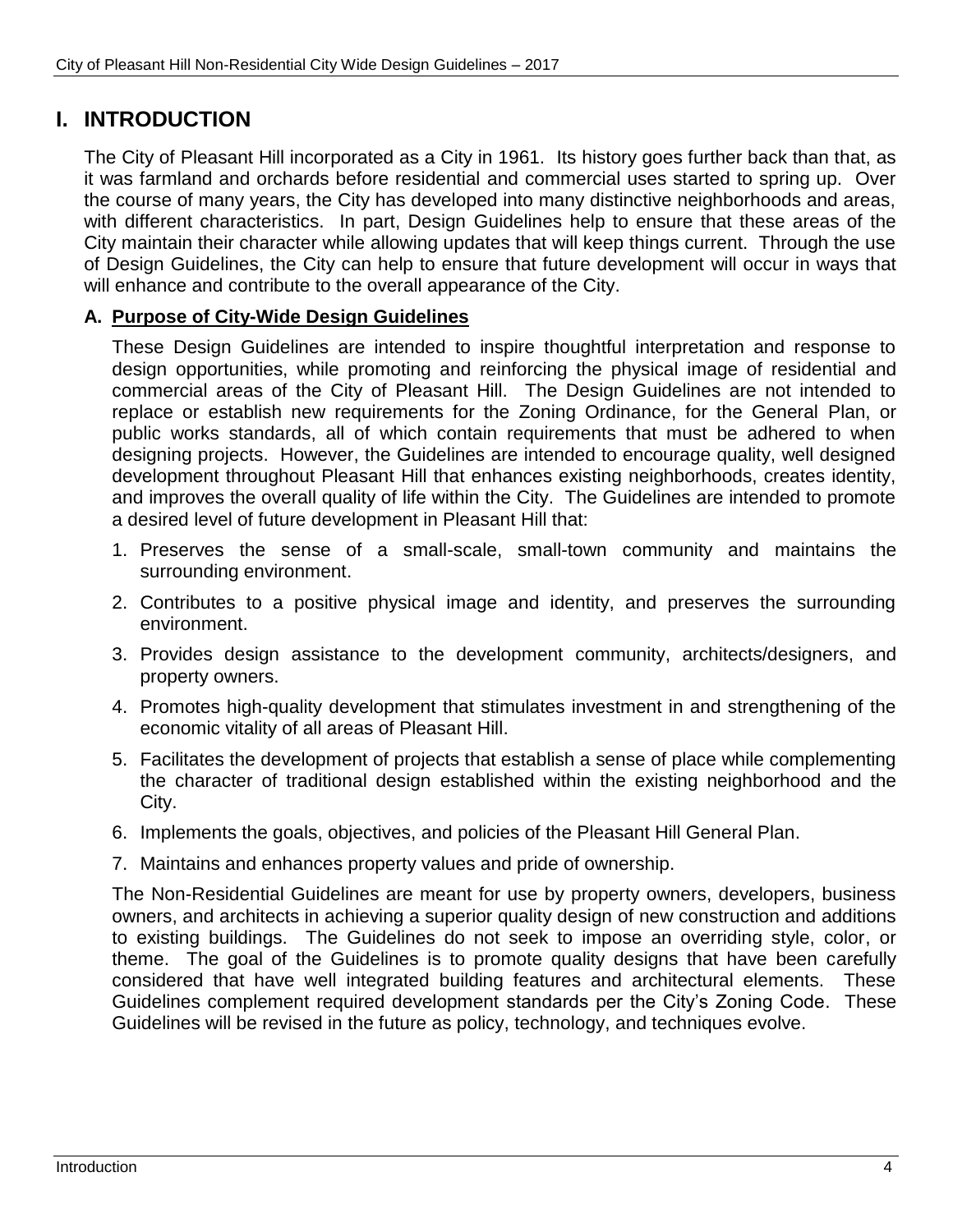### **B. Design Principles and Considerations**

The following are the main design principles of the City Wide Design Guidelines. All of the individual design components provided in the document ultimately support the following principles:

- 1. Aesthetics High quality design composition and details to enhance an existing site and surrounding neighborhood.
- 2. Scale Relationship between the human experience and the built and natural environment.
- 3. Context Design related to the surrounding environment.
- 4. Pattern Composition of design and functional elements with the neighborhood.
- 5. Massing Design of structures related to surrounding structures to provide optimal visual harmony.
- 6. Topography Relationship of the structure to the existing site topography.
- 7. Circulation/Connectivity Pedestrian, bicycle, auto, and other connections within neighborhoods and the City.
- 8. Climate Design to respond to the local climate and seasonal changes, through the use of passive and active solutions towards energy conservation.
- 9. Water Conservation Landscape and site planning to more efficiently use water and reduce runoff.
- 10. Sustainability Short and long-term impacts to reduce maintenance/repair while extending the useful life.
- 11. Environmental Sensitivity Incorporate design solutions and materials that will preserve natural resources.
- 12. Open Space Incorporate development that maintains and creates open spaces.

### **C. How to Use the Design Guidelines**

### *1. General*

These Guidelines are intended to be used to generally influence the design of development/redevelopment of land uses throughout the City. The Guidelines are a policy document that guide development in Pleasant Hill. The Pleasant Hill General Plan defines the community vision and establishes a framework to guide decision-making about development, land use, resource management, public safety, public services, and general community well-being. Both the Pleasant Hill Zoning Code and City-Wide Design Guidelines are implementing tools of the General Plan and are applicable to new projects or improvements to existing projects (remodels and renovations). The Zoning Codes are the required development standards (i.e. minimum yard setbacks, maximum building heights, etc.), while the Design Guidelines are the City's policy and recommendations that help to guide the design of structures, landscape, etc., at the time that a property proposes building and site improvements.

These Guidelines should be used as a starting point for the creative design process and should not be looked upon as the only solution for design. Owners should strive to be creative and innovative, and should look beyond plain or disjointed architectural and landscape treatments.

While the Design Guidelines incorporate specific design recommendations, the designer should incorporate recommendations while keeping in mind the needs of their specific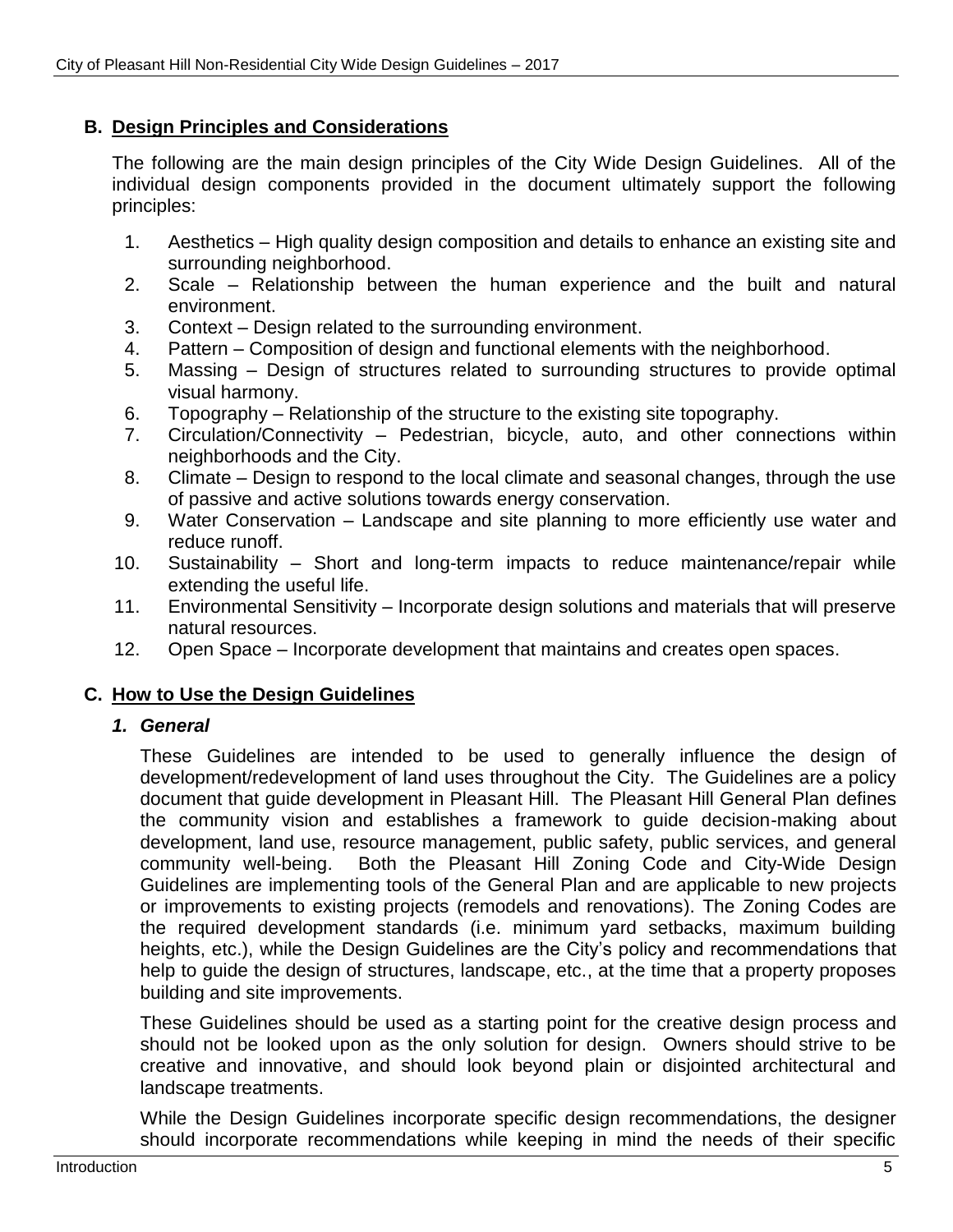project. Individual design recommendations should not be incorporated into proposals for the sole purpose of satisfying a guideline; the effect on the overall project design should also be considered..

### *2. Relationship to Design Review Process*

The Design Guidelines are meant to be utilized prior to beginning the design review process. The Guidelines should be used during the initial design stage before plans are submitted to the City for design review for a project. Once submitted for review, the City Planning Staff will review the project and will work with the applicant to refine the project proposal by providing design input and recommendations that may be forwarded to the Architectural Review Commission (ARC). Incorporating components of the Design Guidelines does not guarantee an approved project; however, substantial compliance with all, or a majority of, the applicable design guidelines will increase the probability of project approval with few, or no, further revisions to the project.

During the design stage, the Guidelines should be used to encourage the highest level of design quality, while providing flexibility to foster creativity for projects in response to existing conditions. A study session can be requested before the City's ARC to receive preliminary feedback.

While projects should be designed to incorporate many of the design recommendations provided in the pages to follow, above all else, the City's design review process will always encourage any project that contains superior design solutions. The Design Guidelines are not meant to suppress creative, new and innovative design, but meant to support achieving good design.

Lastly, a successful project can also be impacted by the level, skill, and talent of the designer who creates the proposal and the craftsmen that construct the project. This means having plans prepared by a licensed professional, having a complete design application submitted to the City, and hiring a professional and competent construction team.

### **D. Frequently Asked Questions (FAQ)**

The following are frequently asked questions that users may have when designing a project:

### **1.** *What is the purpose of this document?*

The purpose of this document is to provide design guidance and direction to those proposing development applications to the City.

### **2.** *When should I use these Guidelines?*

These Guidelines should be used for any project that incorporates physical changes to a property. This can range from the smallest building addition or landscape change to a shopping center. In addition, the Guidelines should be used during the early stages of the design process. More specifically, an applicant should review the design guidelines prior to preparing project plans for review by the City and discuss conceptual drawings with City staff prior to formal submittal.

### **3.** *How is the best way to use these Guidelines for my project?*

Since the document is separated into different topics and sections, the first step is to identify what kind of project you are working on (e.g. commercial, office, mixed use, etc.)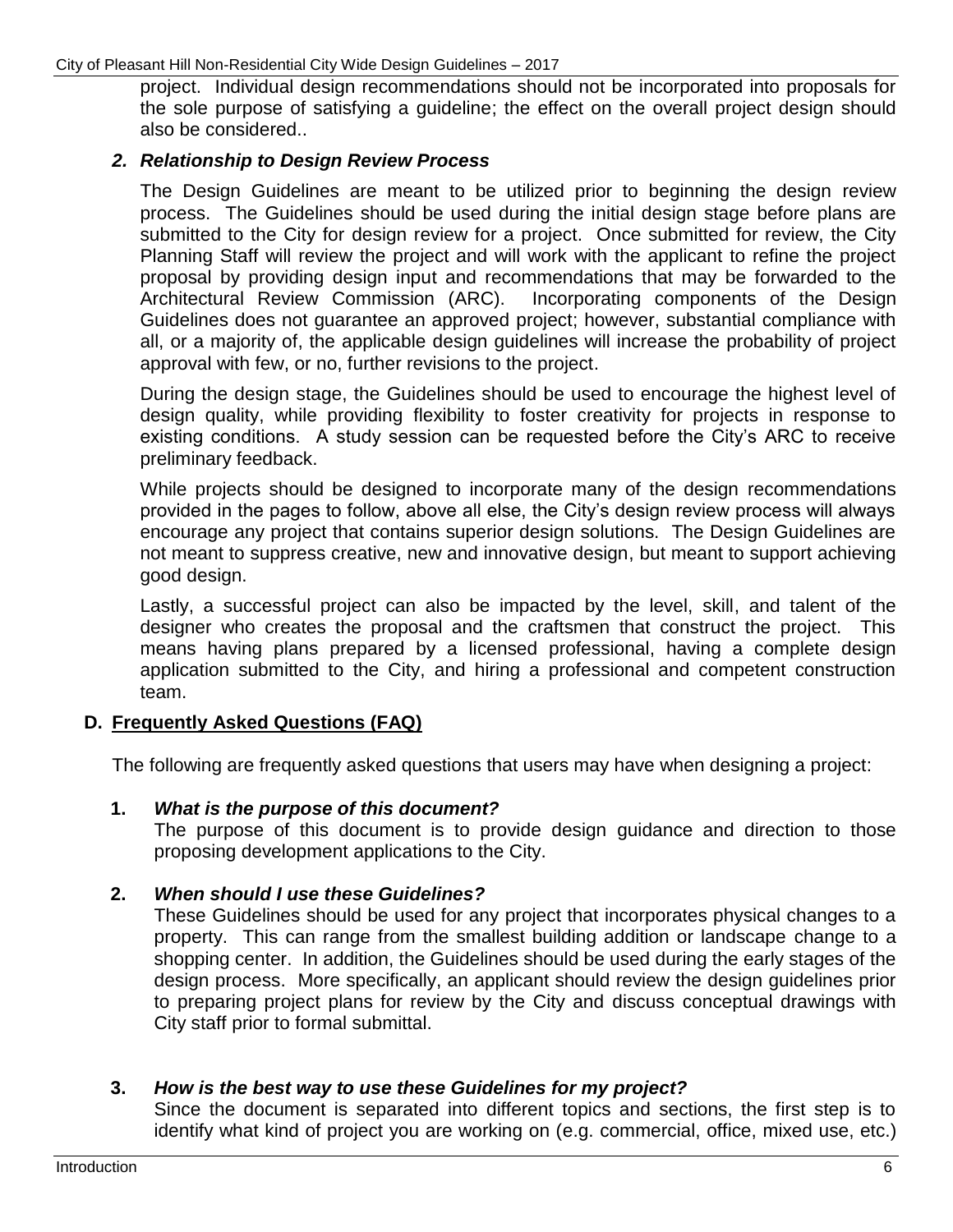and refer to the relevant section of the Design Guidelines document. In addition, while there are many recommendations in the document, it is not always beneficial or possible to incorporate all of them into your project. The preferred option would be to incorporate recommendations that relate and improve your project.

### **4.** *Are these Guidelines required?*

The Design Guidelines reflect the policies of the General Plan. While no individual guideline is specifically required of any project, the Guidelines collectively are presented to assist the designer in creating a proposal that is consistent with the Zoning Code and the General Plan. In addition, since these Guidelines are endorsed by the City, it is expected that if the project incorporates design recommendations that improve the project, it will receive a higher level of support during the City design review process.

### **5.** *Are these Guidelines relevant to my small project?*

Yes. There are design recommendations that can be incorporated into the smallest building addition, new fence or landscape change. For example, a small building addition could incorporate a design recommendation to include an awning or provide a complementary roof and material design that will match the remainder of the structure, or a landscape modification could include a deciduous tree that is planted on the south end of the home to help provide shade during the warm summer months, but allow sunlight to come through during the cooler winter months.

### **6.** *This document contains a lot of information, where do I begin?*

The document is broken up into different sections. If you are a property or business owner, a good place to begin would be within the commercial, office, mixed use, and light industrial portion of the document. If there are specific issues that you are struggling with, there is a table of contents that will help direct you. For example, if you are looking at doing landscape changes, there are landscape Guidelines that would be the appropriate location to begin.

### **7.** *Do I have to incorporate every design component mentioned?*

Design components that are relevant to your project should be considered. Not every design recommendation is applicable to every project.

### **8.** *If I use the recommendations contained in the Design Guideline document, does this mean an automatic approval of my proposal?*

No, however, it will put your project in a better position to be approved by the City if the project incorporates design components that are recommended by the City.

### **9.** *What are the benefits of using these Guidelines?*

The benefits include a potentially improved design, potential energy cost saving, or less long-term maintenance. In addition, using the recommendations contained in the Design Guidelines document could result in higher level of support from the City.

### **10.** *Is there anything else that I need to know?*

Don't forget that there are Building Codes, outside agency requirements (such as the Fire District), City Engineering provisions, and Zoning Ordinances that must be followed. These Guidelines are meant for design purposes and to provide additional information that goes beyond the hard and fast requirements and regulations of the Building Code and Zoning Ordinance. Additional information on the Building Code is available through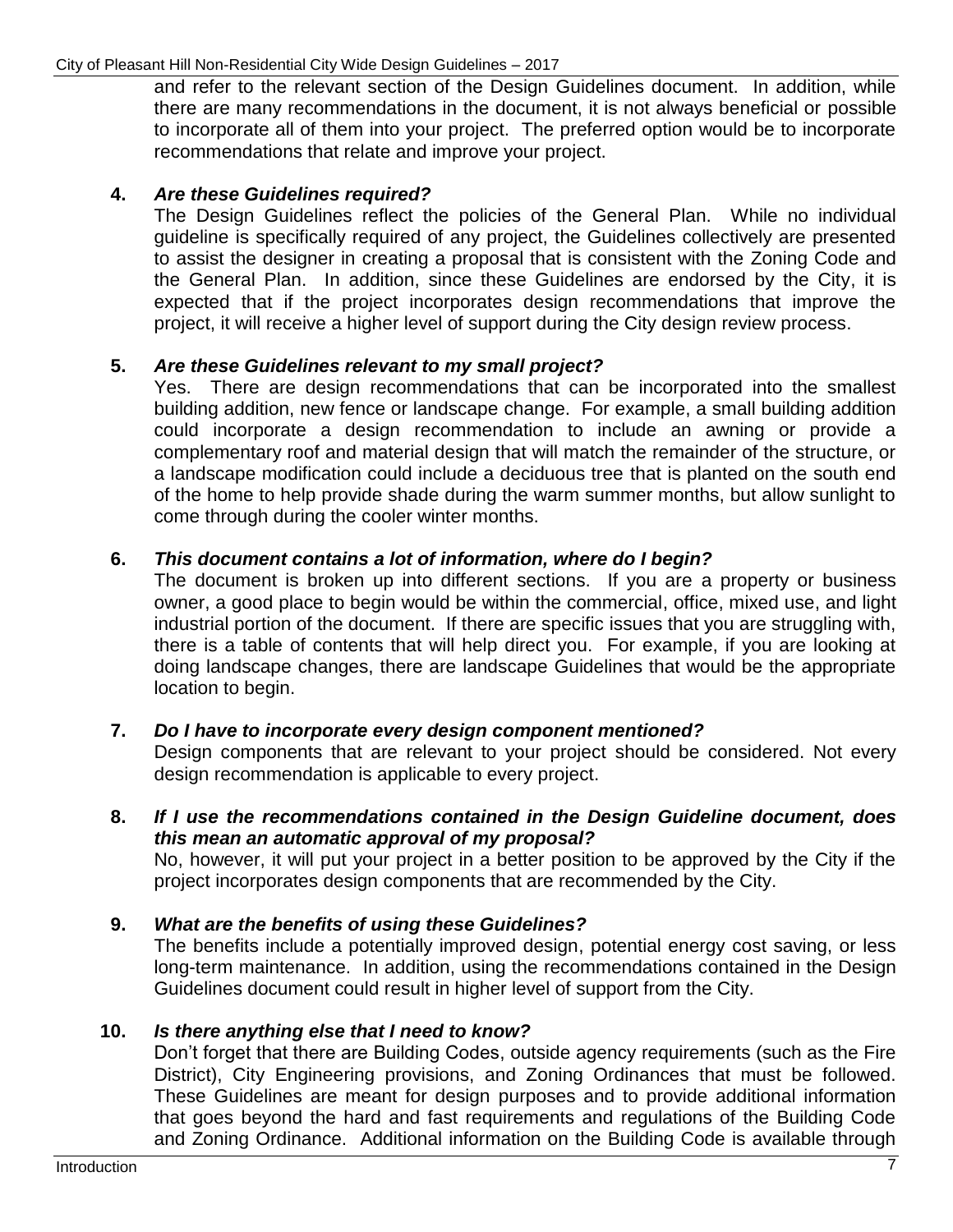#### City of Pleasant Hill Non-Residential City Wide Design Guidelines – 2017

the City's Building Division, City Engineering provisions through the City's Engineering Division, and information on the Zoning Ordinance is available through the Planning Division. Any permit submittal (i.e. Building Permit, Zoning Permit, etc.) will be routed to each of these three City Divisions and reviewed accordingly. Many applications will also be routed to relevant outside agencies for their comments. Alternatively, a potential applicant may contact any of these Divisions or any outside agency to discuss a conceptual plan, prior to a formal submittal, to address potential issues.

### **E. Organization**

The Guidelines are organized in sections according to the following categories:

- 1. Commercial, Industrial, Office, and Mixed Use
- 2. Streetscape and Gateways
- 3. Signs

Topics include site planning, building massing and scale, architecture and appearance, landscape, fences and walls, open space, utilities, circulation, and streetscape design.

*Graphics and photos are provided throughout the document to provide the reader a greater understanding of the specific Design Guideline. Graphics and photos are provided for illustrative purposes of a specific guideline and not necessarily represent an overall design preference (i.e. a photo describing a specific roof style does not also represent a City preference for related architecture, building size, or landscaping).*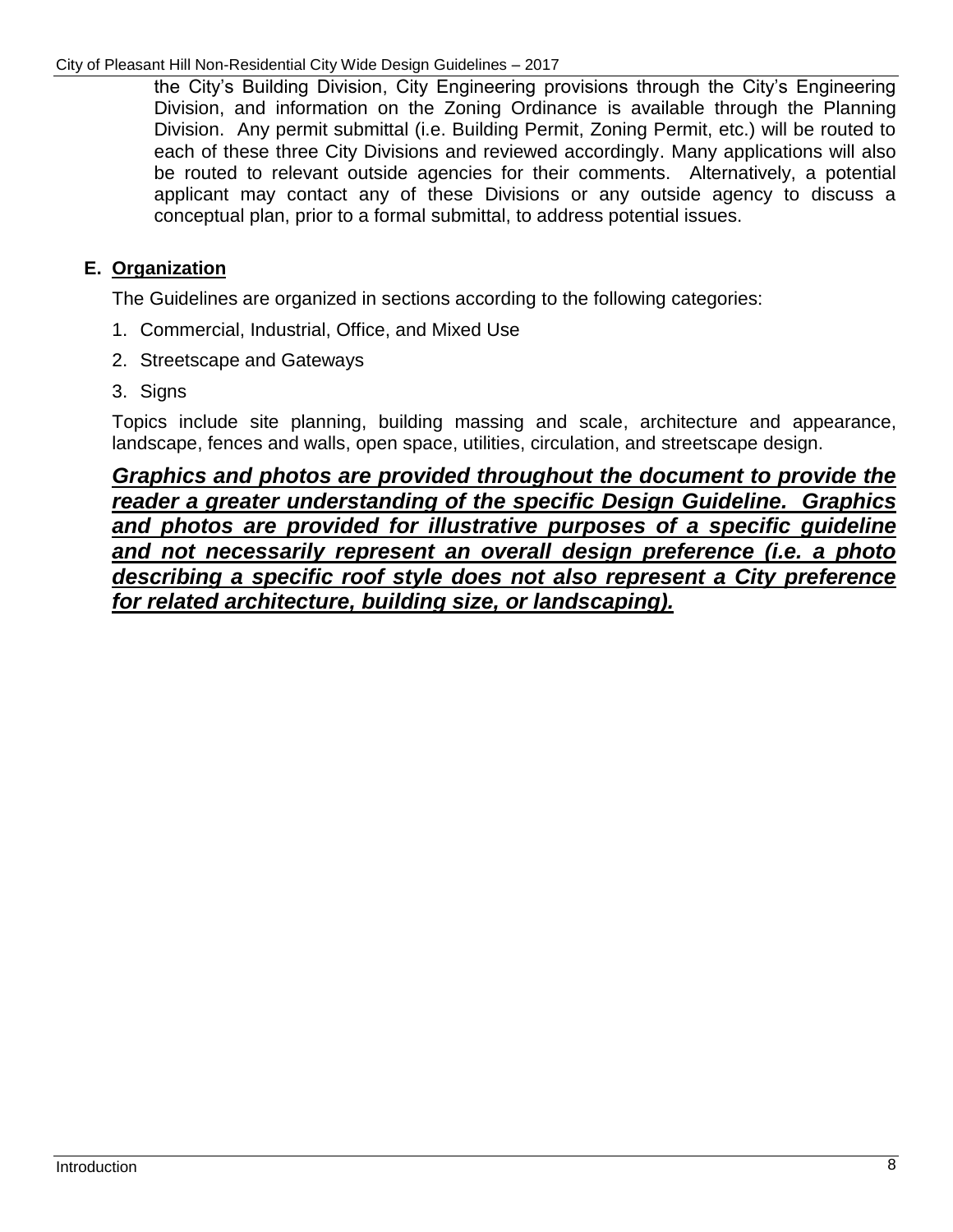# **Non-Residential**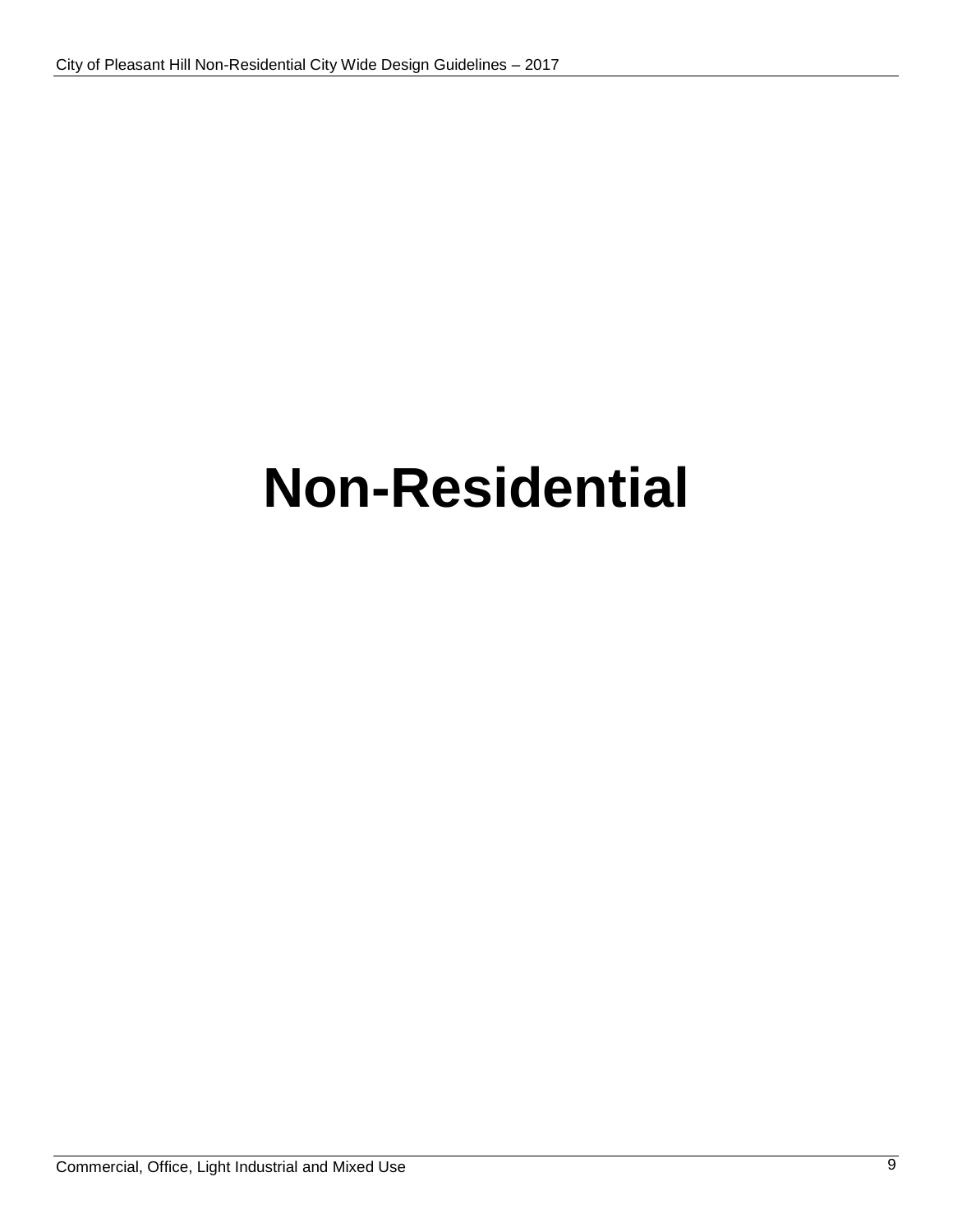### **II. NON-RESIDENTIAL**

### **A. Commercial, Office, Light Industrial and Mixed Use**

This section provides Design Guidelines that apply to commercial, office, light industrial, and mixed use development. These developments are located at prominent areas through the City (at major intersections and along major thoroughfares) and are often the "face" of the City that most people view. As such, Design Guidelines shall encourage the highest level of design quality and creativity and should acknowledge and reinforce the small-town quality of the City of Pleasant Hill.

Industrial uses in the City are limited to light industrial uses that consist mainly of small industrial businesses, warehousing, and offices. The City does not have traditional heavy industry, or research and development campuses.

Projects that have a combination of uses (e.g. residential and commercial) should follow the Residential Design Guidelines.

#### *1. Site Planning*

This section includes Guidelines for building placement and orientation, inclusion of open spaces, service access, equipment screening, location of required parking, landscaping and layout.

- a. The arrangement of structures, parking and circulation areas, and open spaces should recognize the particular characteristics of the site and should relate to the surrounding built environment in pattern, function, scale, character, and materials.
- b. Buildings, roadways, and parking should be sited to preserve existing heritage, protected, and mature trees to the greatest extent possible.
	- (i) Removal of existing heritage, protected and mature trees are limited to circumstances where the tree is dead , poses a life/safety hazard, in cases that render the site non developable, or in other exception cases as noted in Pleasant Hill Municipal Code (PHMC) Section 18.50.110.
	- (ii) Any loss of heritage or protected trees should include an arborist report as part of the project request and submitted to the City for peer-review.
	- (iii) Encroachment into existing tree canopies should be minimized to the greatest extent possible.
	- (iv)Any encroachment into/beneath a tree canopy should include an arborist report to ensure that new construction does not negatively impact the long-term survivability of the tree.
	- (v) Replacement of removed trees should be replaced with quality trees at a number that the site can reasonably accommodate. Native and indigenous trees should be replaced with like trees, while non-native trees may be replaced by a broader palette of tree species.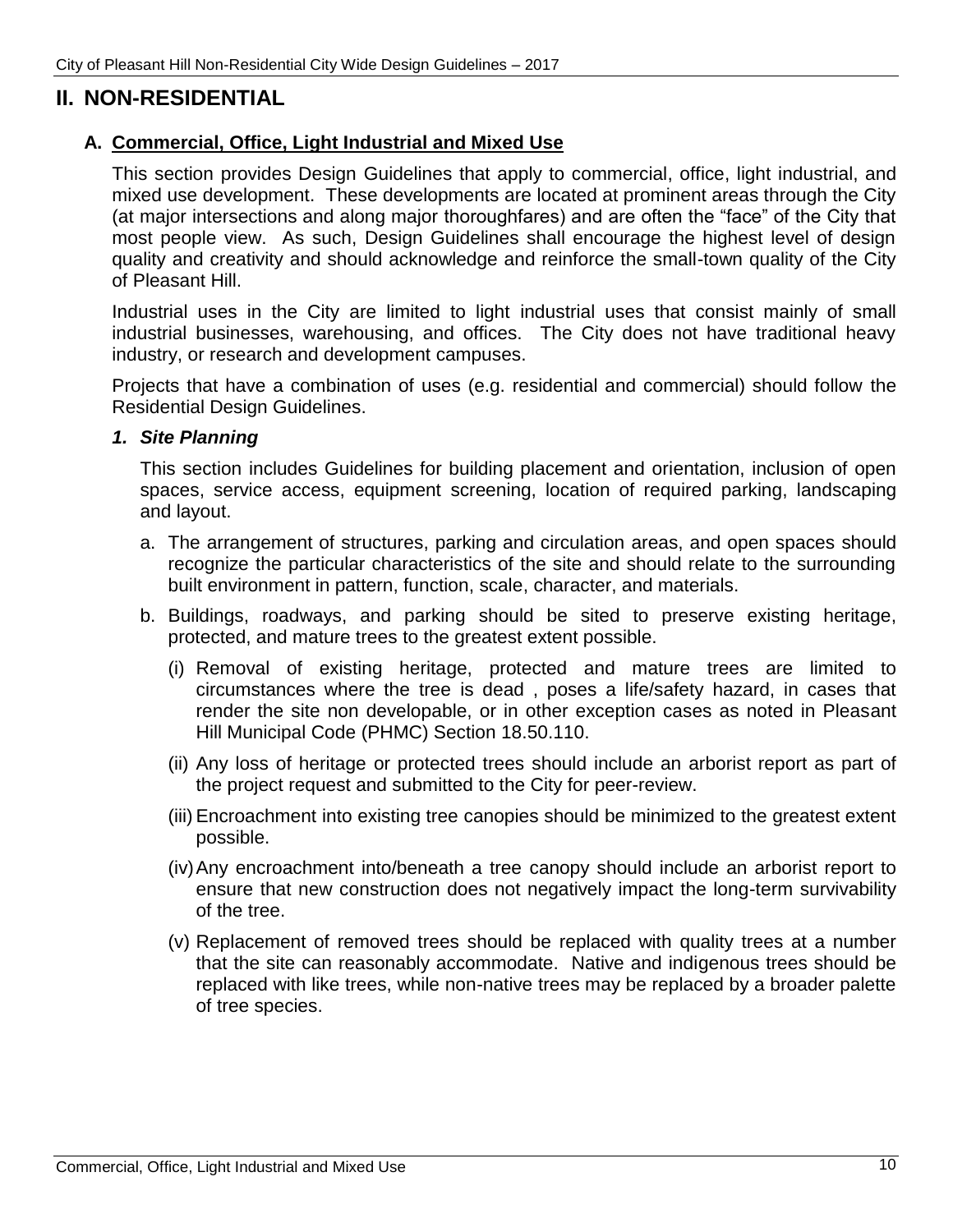Trees are determined to be mature based on different standards including species, health, and age of tree.

- c. Buildings should be located toward the front of the property and large expansive parking lots at the front of the property should be avoided. (see fig. 1.c,f)
- d. The placement and design of structures should facilitate and encourage pedestrian activity and convey a visual link to the street and sidewalks.
- e. Commercial sites should incorporate places of gathering.



### *(Graphics and Photos are provided for illustrative purposes only)*

- (i) Plazas with sitting areas, vegetation and other street furniture should be included in site plans.
- (ii) Public use office complexes should be designed with interior, open gathering places for users of the facilities.
- f. Parking should be concentrated at the rear and sides of the site. (see fig. 1.c,f)
- g. The ground level of a building should be developed to encourage pedestrian activity. (see figs. 1.g)



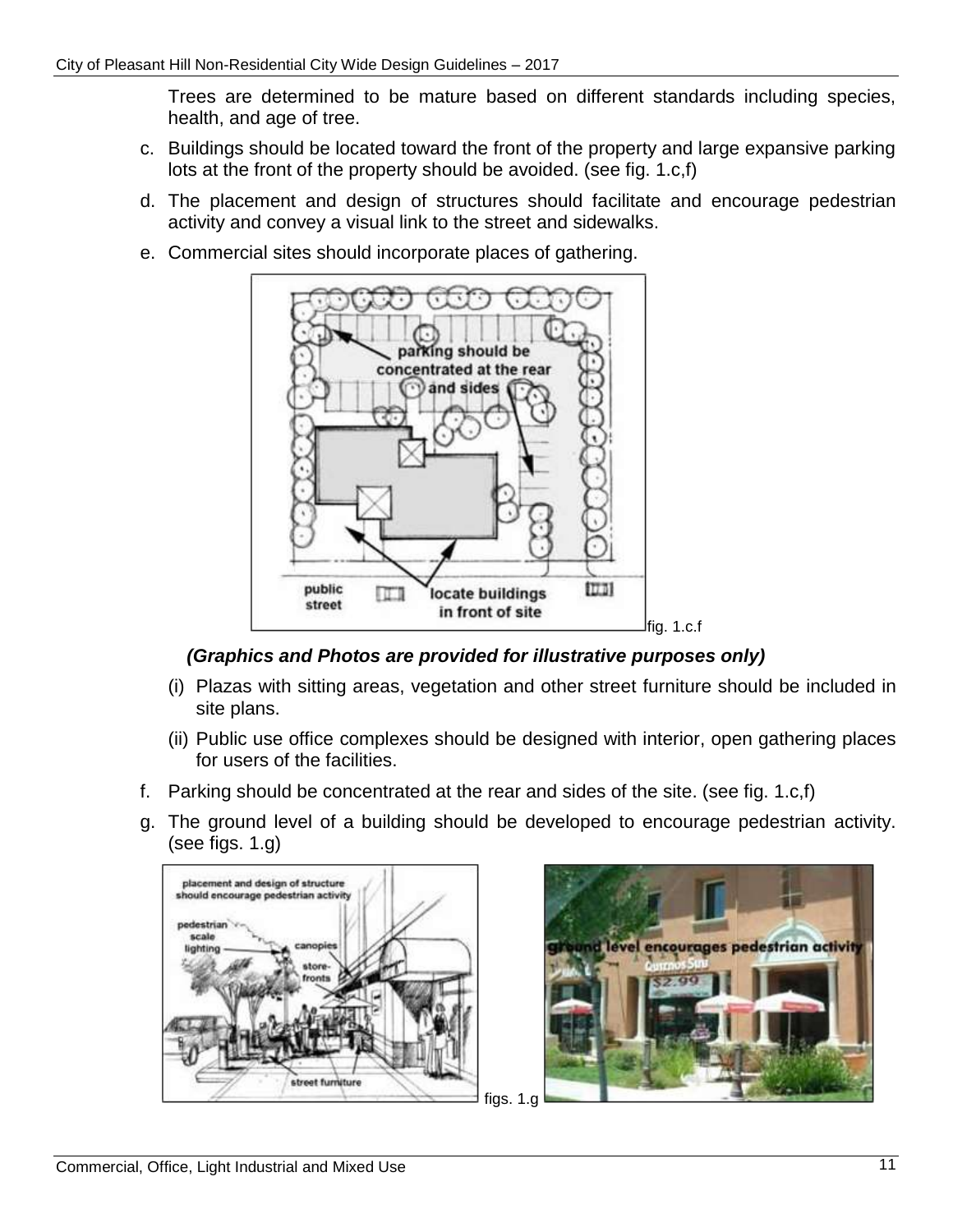#### City of Pleasant Hill Non-Residential City Wide Design Guidelines – 2017

- h. When located next to residential uses, the site should incorporate increased landscaping, increased setbacks, fencing, and appropriate building orientation to provide an adequate buffer between residential and non-residential uses that minimizes any effects related to privacy and shadowing.
- i. Light industrial uses should be designed to respect the streetscape and screen industrial activity from public views.
- j. Stormwater impacts need to be addressed in the early stages of project design as they often have an impact on site design. See City Engineering website for additional information – http://www.ci.pleasant-hill.ca.us/379/NPDES-Program.
- k. ADA requirements need to be addressed in the early stages of project design as they often have an impact on site design.
	- (i) Projects are required to comply with current California Building Code (CBC) and American with Disabilities Act (ADA) requirements.
	- (ii) CBC and ADA requirements affect various project areas, including common areas and most exterior areas.
- l. Urban Creek Guidelines
	- (i) A larger setback should be provided for structures when located near deeper creeks (per PHMC Section 18.50.150).
	- (ii) Development near and adjacent to creeks should minimize impacts to existing drainage facilities.
		- Proposed improvements should not diminish the capacity of the creek.
		- Proposed improvements should not increase flooding potential.
			- Runoff should be detained on-site prior to discharge into the creek.
		- Proposed improvements should not cause an increase in erosion or cause instability of the creek banks.
			- Outfalls to creeks should minimize creek erosion.
	- (iii) Development adjacent to creeks should minimize impacts to the riparian habitat.
		- Improvements should be kept away from riparian corridors.
	- (iv)Improvements within creeks are discouraged; however, when proposed, should be limited to outfalls, infrastructure improvements, and landscaping approved by local, state, and regional agencies.
	- (v) Creek stabilization should incorporate soil bio-engineering and plant-based methods.
	- (vi) Creek improvements should require minimal maintenance.
		- Access for the maintenance and monitoring of creeks should be provided.
	- (vii) Improvements within creeks should be designed for longevity.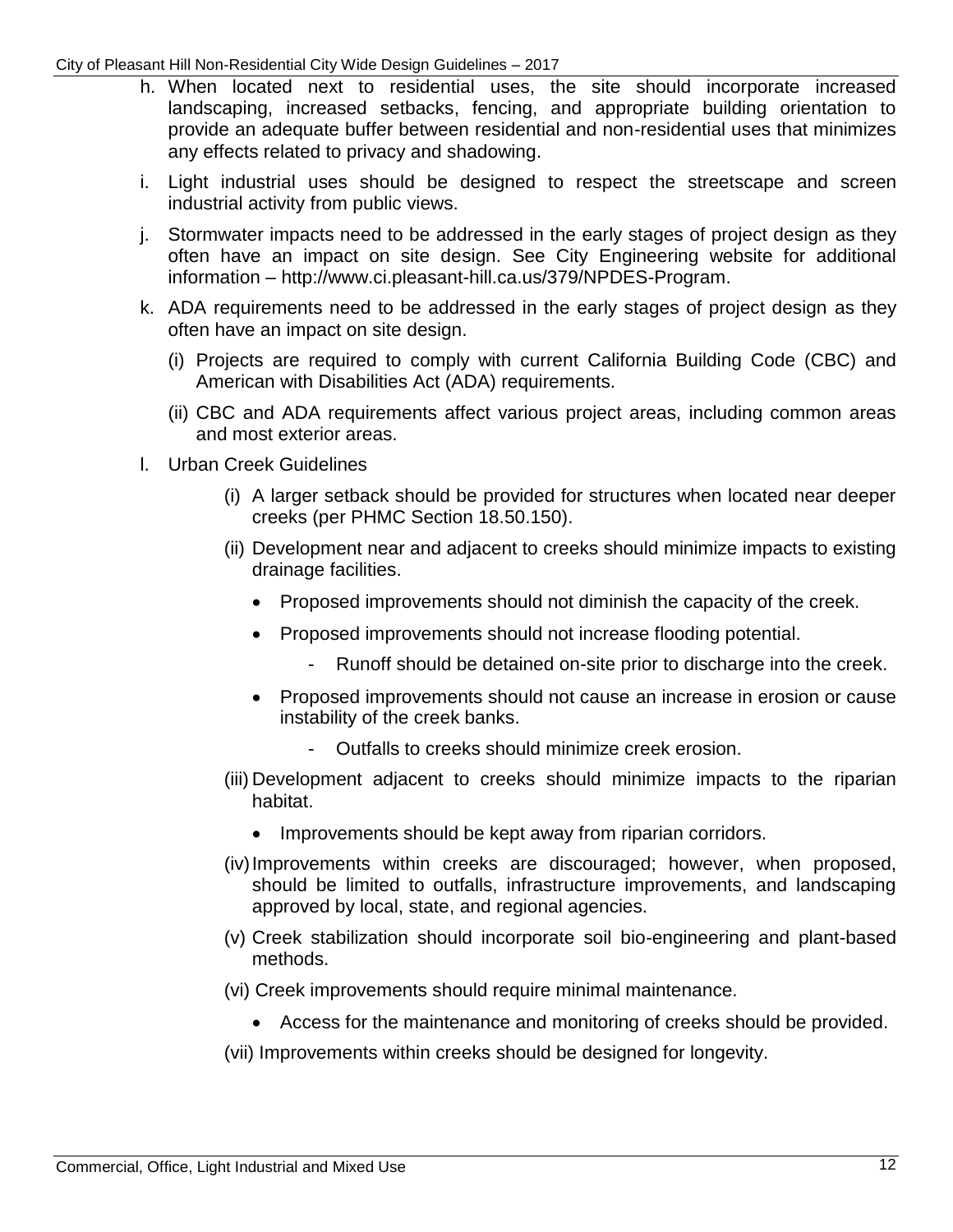### *2. Building Design*

Non-residential buildings can range from small to large buildings. Non-residential uses also tend to be areas where the public gathers and interacts, thus, accentuating the importance of these areas to the residents of the City. In addition, non-residential sites are usually located along major thoroughfares and at major intersections. High quality design should be used to provide the best appearance possible, especially when in high visibility locations.

- a. The scale and mass of a new development should be consistent with neighboring developments without overwhelming through disproportionate size or design that is out of character.
- b. When located adjacent to residential uses, non-residential buildings should maintain low profiles to provide a transition and taller elements of the building should be stepped back from adjacent single-family residences to minimize privacy and shadowing effects. (see fig. 2.b)



- c. Structures should have a human scale.
	- (i) Building facades should incorporate architectural features, change in elevation, insets and projections to discourage monotonous facades, long straight-line building fronts, plain box shapes, and barren exterior treatment. (see fig. 2.c (i)



(ii) Buildings can be divided in distinct massing elements. Facades should have articulation through the use of architectural elements and details. Vertical and horizontal offsets should be provided to minimize building bulk. (see fig. 2.c (ii))





fig. 2.c (ii)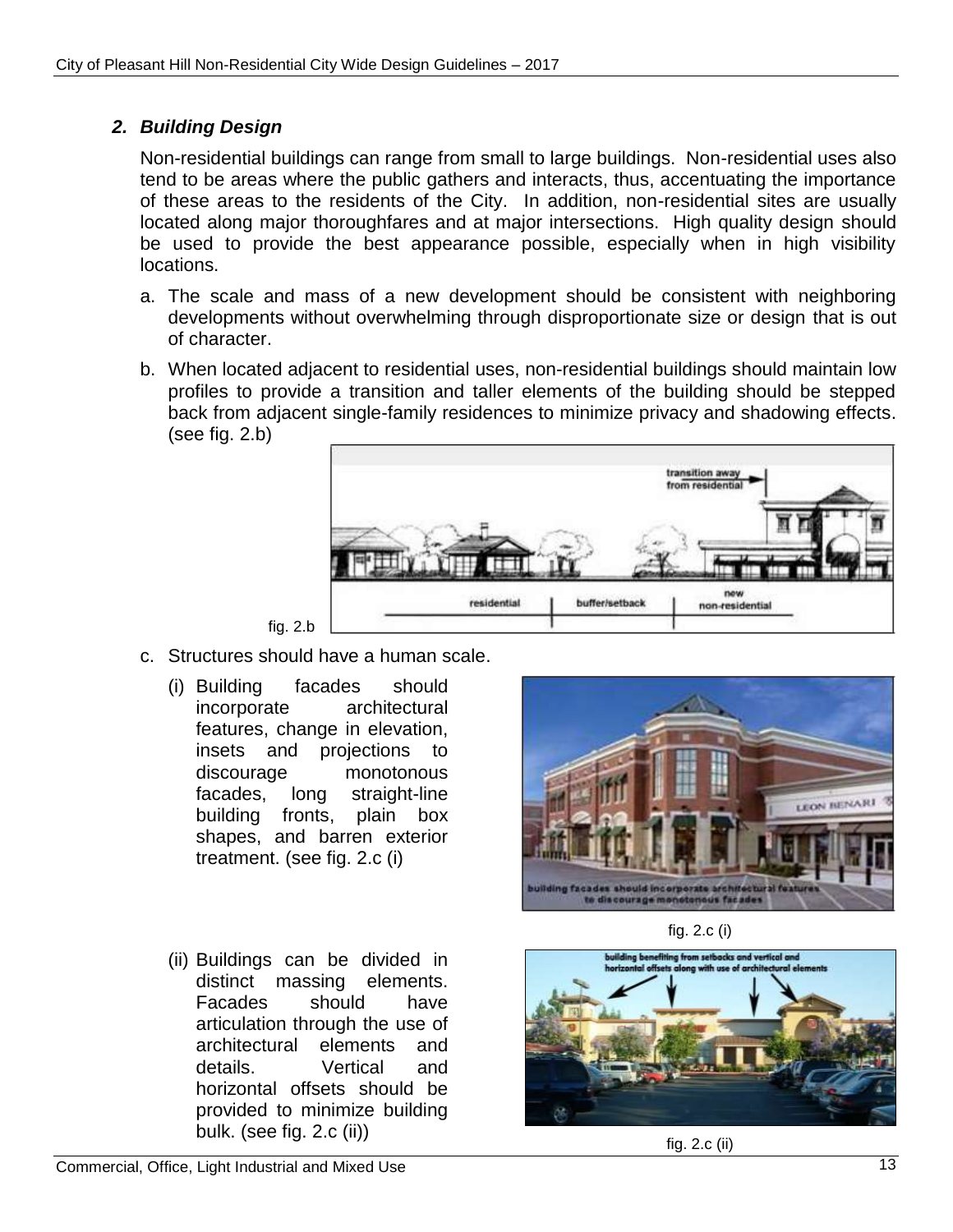- d. When located on or near street corners, the building should be designed to establish a strong tie to the street frontage.(see fig. 2.d)
- e. The architecture should have variations in form, building details, and siting in order to create visual interest.
- f. Architectural detail should continue on all four sides of the building. (see fig. 2.f)
- g. The siting and design of "anchor tenants" should balance rather than overwhelm minor tenant structures.





h. Building entries should be readily identifiable. (see fig. 2.h)



- i. Vertical elements should be used as focal points.
- j. Gutters and downspouts should be concealed unless designed as a decorative architectural feature.
	- (i) If exposed, downspouts should be colored to match the surface to which they are attached.
	- (ii) Downspouts should be located in areas of the wall that do not attract attention, such as corner areas, should not direct waters across walkways.
- k. The size and location of doors and windows should relate to the scale and proportions of the building elevation on which they are located.
- l. Building additions/renovations should blend with the remainder of the building and not appear "added" on.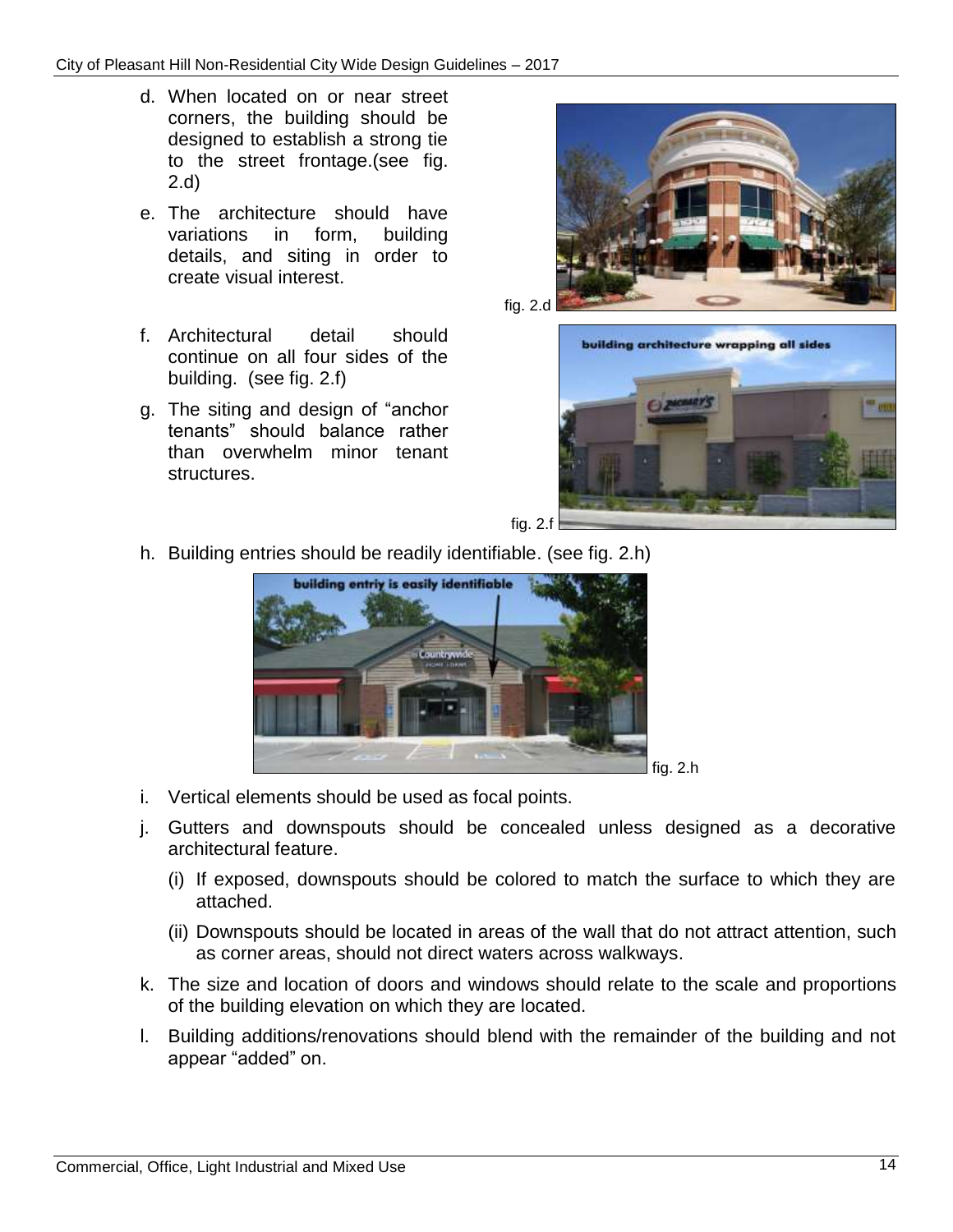- m. Non-conforming buildings are subject to review consistent with [Pleasant Hill Municipal Code (PHMC) Section 18.65.030].
- n. Roof top equipment screening is required consistent with PHMC Section 18.50.090. The screening material should have materials and colors that complement and blend with the building. The finished screening solution should not appear "tacked on" to the building.
- o. Colors and Materials
	- (i) Corporate colors and materials should be minimized where possible. Design should relate to the existing surrounding neighborhood and the small-town feel.
	- (ii) Appropriate colors should be used on buildings.
- p. Plans submitted to the City should be prepared by a licensed professional.

### *3. Environmental Sustainability*

Building "green" is an environmentally responsible construction technique that continues to be accepted and demanded, not only in the region, but for the nation. Building responsibly provides benefits for people and the environment in the name of preservation of natural resources, reduced impact on the environment, and long-term lower maintenance and utility costs. The following are green building techniques that should be incorporated into projects:

- a. Using landscape to reduce energy costs.
	- (i) Use of trees to cool buildings in the summer.
	- (ii) Use of deciduous trees to take advantage of shade during the summer and allow the sun to shine through during winter months (south and west sides).
	- (iii) Refer to landscape section for additional landscape recommendations.
- b. Using recycled materials, low wattage bulbs and low flow fixtures, energy efficient appliances, windows, tankless water heaters, etc.
- c. Recycle and reuse materials from the existing structure.
- d. Using higher quality, long lasting materials should result in reduced maintenance and the need to use new materials frequently.
- e. Using quality insulation in buildings can better moderate inside temperatures.
- f. Implement advanced building materials and techniques, including some listed below:
	- (i) Use of advanced framing design.
	- (ii) Consider the use of recycled steel material, rather than lumber.
	- (iii) Use of structural insulated panels (SIP).
	- (iv)Use of engineered lumber.
	- (v) Use of cool roofs.
- g. Installing attachments and pre-wiring for solar energy in new construction.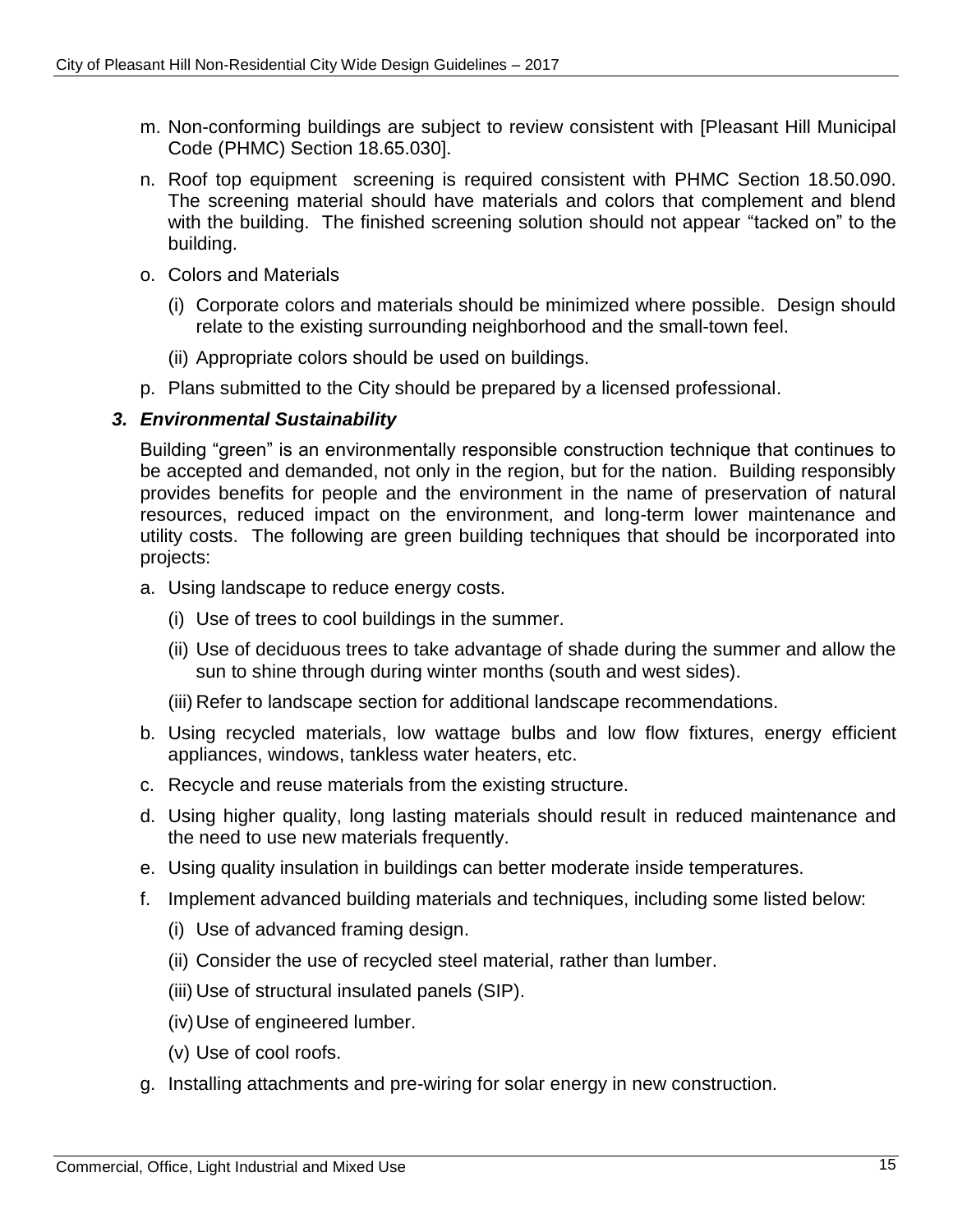- h. Ensure equipment used to harness the sun is located in the most opportune location to make use of the full extent of natural energy.
	- (i) Trees should be sited to respect solar access to photovoltaic (PV) facilities.
	- (ii) Solar cells should be sited in positions that allow the greatest extent of sunlight exposure.
- i. Projects should incorporate electric/alternative fuel vehicle parking spaces and facilities (i.e. DC fast chargers with dedicated levels of charge per station) within new development project, consistent with zoning ordinance provisions per PHMC Section 18.55.070.A.
- j. Follow recommendations included in the United States Green Building Council for Green Building and encourage projects to be compatible with Leadership in Energy and Environmental Design (LEED) certification requirements..
- k. Achieve "ENERGY STAR" certification through the U.S. Environmental Protection Agency (EPA) and the U.S. Department of Energy (DOE).
- l. Water Efficient Landscaping
	- (i) Ensure compliance with City water efficient landscape ordinance provisions per PHMC Chapter 18.52.
	- (ii) Minimize disruption to existing native soils and vegetation to decrease the need to replant.
	- (iii) Reuse plant materials from the site if appropriate.
	- (iv)Use native plants that require less irrigation.
	- (v) Use irrigation systems that effectively use water resources.
	- (vi)Provide for on-site water catchment/retention to reduce the need for water.
- m. Shade hardscape areas. (see fig. 3.l)

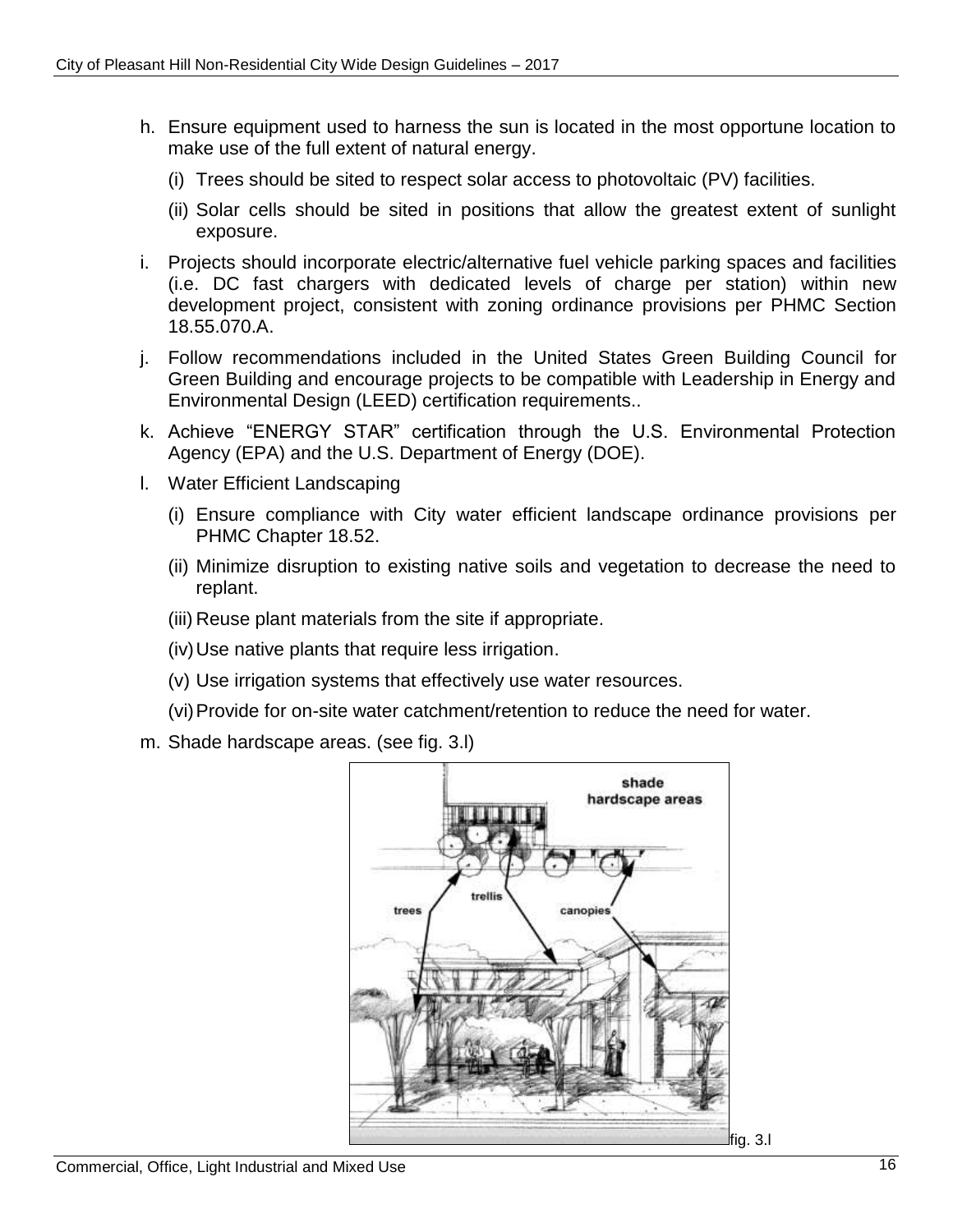- n. Use less paving, lighter colored paving materials, and open grid paving systems.
	- (i) Use colors that reflect, rather than absorb heat.
	- (ii) Consider decomposed granite or crushed rock instead of asphalt where appropriate.

### *4. Parking*

Parking is a key component of non-residential uses as it provides a necessary convenience. However, parking does not have to dominate the entire site at the sacrifice of good design. Projects can be designed to balance parking needs while maintaining design quality.

- a. Parking areas should be well-designed and safe.
- b. Minimum parking requirements are specified in Pleasant Hill Municipal Code (PHMC) Section 18.55.030. Parking reductions should be minimized, especially when serving retail uses.
- c. A balance of parking should be provided at the front, side, and rear of the site without dominating the entire frontage. (see fig. 4.c,d)
- d. Parking in downtown areas should be at the rear and sides of the building. (see fig. 4.c,d)
- e. The number of driveways should be minimized and located an adequate, safe distance from street corners.
- f. Parking spaces off of main vehicular entryways should be at least one car length away from the street to allow safe ingress and egress for the first parking space. (see fig. 4.f)
- g. Parking lots should be separated from buildings by a raised walkway (4 feet) and landscape strip (6 feet wide) to the greatest extent possible.





fig. 4.f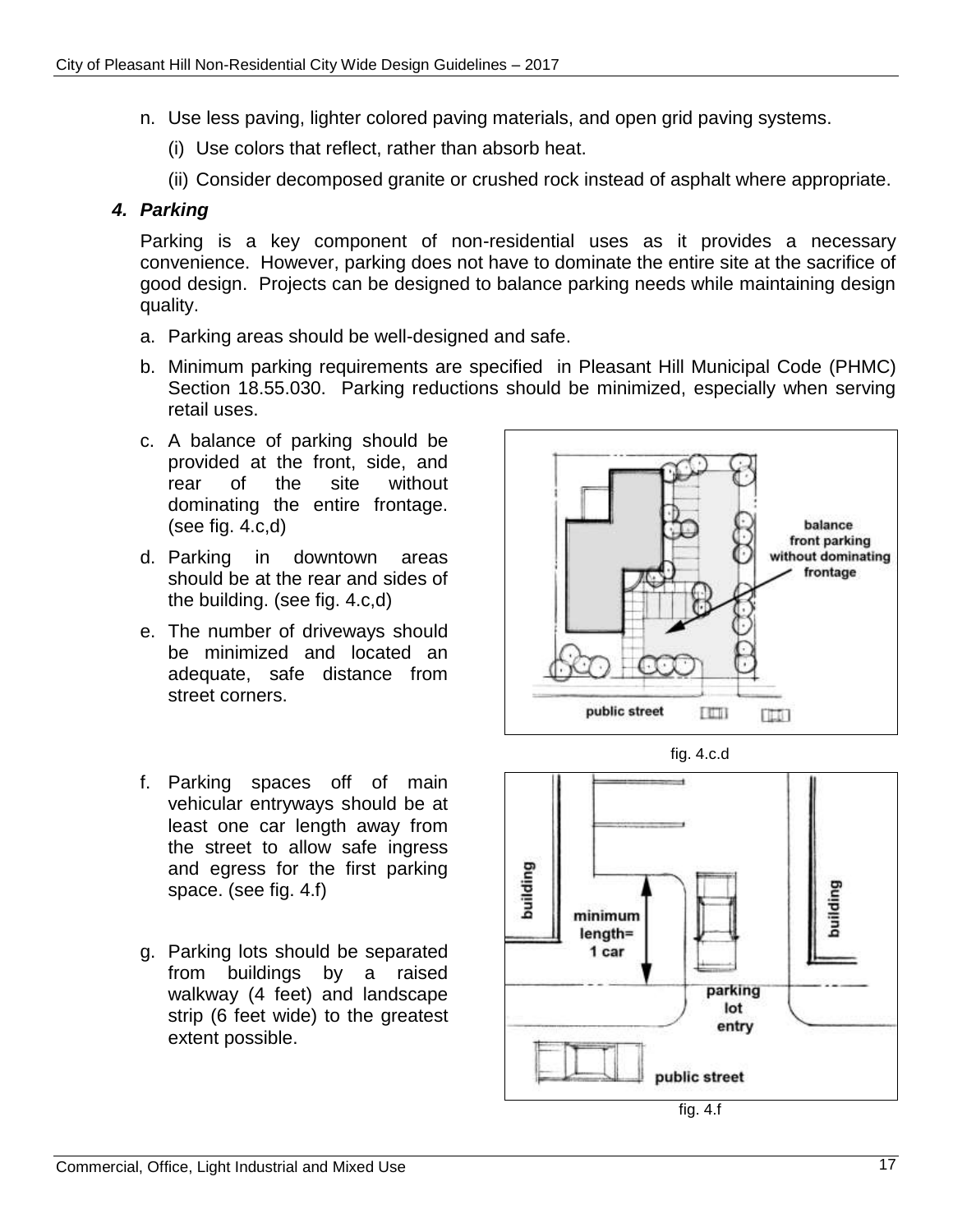- h. Parking lots along the street frontage should be screened with landscaping. (see fig. 4.h)
- i. When parking structures are proposed, blank and unarticulated walls should be avoided or decorated with artwork and/or vegetation.



fig. 4.h

- j. Landscaping should be incorporated into parking lots as follows:
	- (i) Perimeter landscaping requirements and design standards for landscape islands are specified in PHMC Section 18.55.140.
	- (ii) End of parking aisles should have a landscape area.
	- (iii) Trees should be provided to allow for 50% canopy coverage of parking lots at tree maturity to the greatest extent possible.
	- (iv)Trees should be located to avoid contact with vehicle overhang and car doors.
- k. ADA parking spaces should be designed consistent with current ADA requirements.
- l. Parking lots should be drained to landscape or other filtering solutions to minimize polluted runoff.

### *5. Circulation*

Pedestrian and vehicular circulation should be separated when possible to ensure safety. In addition, the pedestrian should not be excluded when designing for non-residential uses.

- a. Vehicular
	- (i) Site access and internal circulation should promote safety, efficiency and convenience. Conflicts between vehicles and pedestrians should be avoided per PHMC Section 18.55.100.
	- (ii) Parking lots should provide pedestrian access throughout the site, including within the parking lot.
	- (iii) Continuous circulation is encouraged, with dead-end driveways minimized.
	- (iv)Site access points should be minimized and located as far as possible from street intersections.
	- (v) Decorative pavement should be used at entries and for pedestrian crossings throughout the parking lot.
	- (vi)Service facility access should minimize conflicts with vehicular and pedestrian movements. Access should be provided along the least used portions of the site.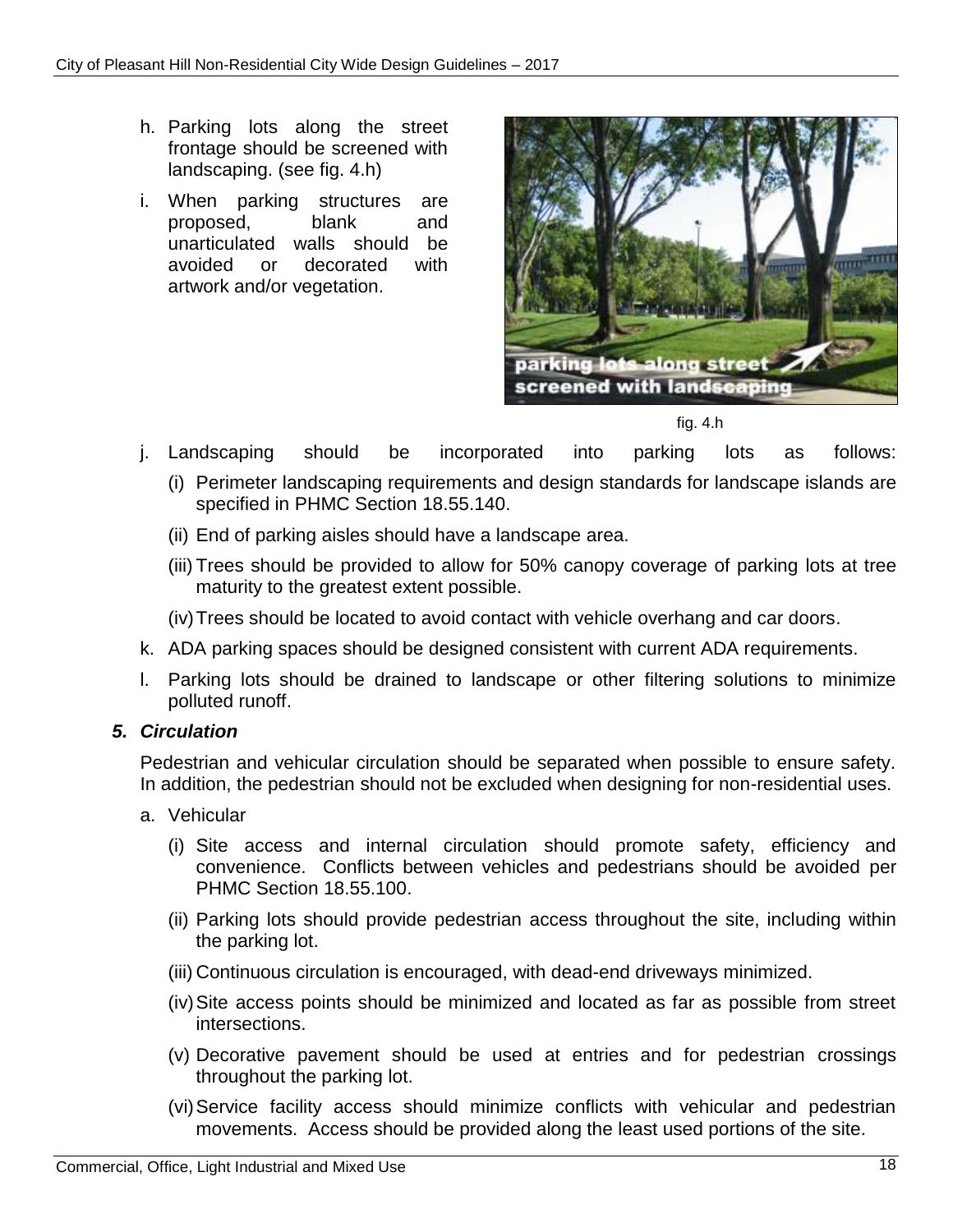- (vii)Parking lot design should be designed consistent with standards identified in the Zoning Ordinance [Pleasant Hill Municipal Code (PHMC) Chapter 18.55].
- b. Pedestrian
	- (i) Facilitate pedestrian access and circulation. Entry design should incorporate sidewalks on both sides of the driveway.
	- (ii) Direct access from streets should be provided to entries. (see fig. 5.b (ii))
	- (iii) Access is encouraged to adjacent uses.
	- (iv)When in close proximity to trails and other established pedestrian paths, direct access should be provided.
	- (v) Building entries should be clear and well designed into the project site.
	- (vi)Pedestrian walkways should be safe, visually attractive, and well defined by landscaping and lights. Use of decorative pavement is encouraged in hardscape areas; at a minimum it should be used to delineate crossings.
	- (vii)Walkways should be at least 4 feet clear in width.



fig. 5.b (II)

c. Circulation should take into account ADA requirements in the early stages of project design to include an ADA compliant walkway which provides access to the building from the adjacent public right-of-way.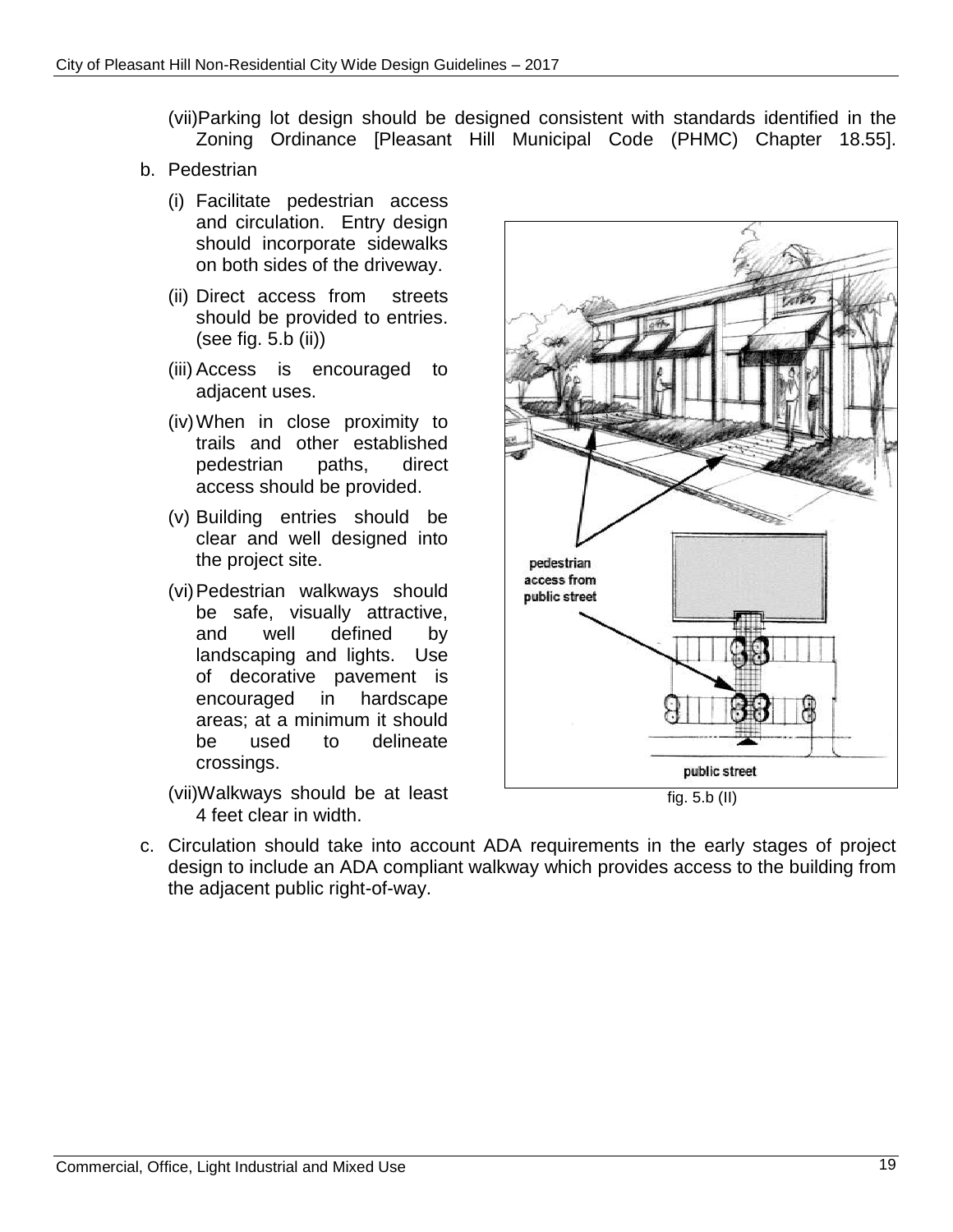### *6. Landscaping*

Landscaping is a critical component and complements good architectural design to help create a finished product. It helps to create an inviting and attractive environment in heavily traveled public places. Landscaping should also be easily maintained and conserve water resources. The following Design Guidelines apply to landscape design.

- a. Integrate landscaping into site development and building architecture to ensure a complete project. (see fig. 6.a)
- b. Landscaping should be used to complement good design, not hide substandard architecture.



fig. 6.a

- c. Select landscape materials and plants that are appropriate in scale and function with the site and for the site conditions.
- d. Landscape should generally have a logical tiered system.
- e. Requirements for preservation and protection of heritage and protected trees is required subject to Pleasant Hill Municipal Code (PHMC) Section 18.50.110.
	- (i) Heritage trees are defined as any tree in the City with a trunk diameter of 16 inches or more or any tree grouping in the City with at least one tree of this diameter. (per Municipal Code Section 18.50.110.E.).
	- (ii) Protected trees are identified as a native or indigenous tree with a trunk diameter 9 inches or greater at a height of 54-inches from the ground, or any non-native tree with a trunk diameter greater than 18 inches at a height of 54-inches from the ground (per Municipal Code Section 18.50.110.A).
- f. Existing heritage and protected trees should be preserved to the greatest extent possible as per PHMC Section 18.50.110. In addition, the loss of mature trees should be minimized where possible.
	- (i) Removal of existing heritage and protected trees should be limited to circumstances where the tree is dead or dying, poses a life/safety hazard, in cases that renders the site not developable, or in other exception cases as noted in PHMC Section 18.50.110.
	- (ii) New structures should be designed to avoid conflict with existing heritage and protected trees (where possible).
	- (iii) Arborist reports should be provided for new development with existing heritage and protected trees at the site.
	- (iv)Any loss of mature trees require an arborist report as part of the project request and may be peer reviewed for accuracy by the City.
	- (v) Incorporate tree protection measures to save heritage and protected trees.
	- (vi) Incorporate designs that ensure the long-term longevity of trees.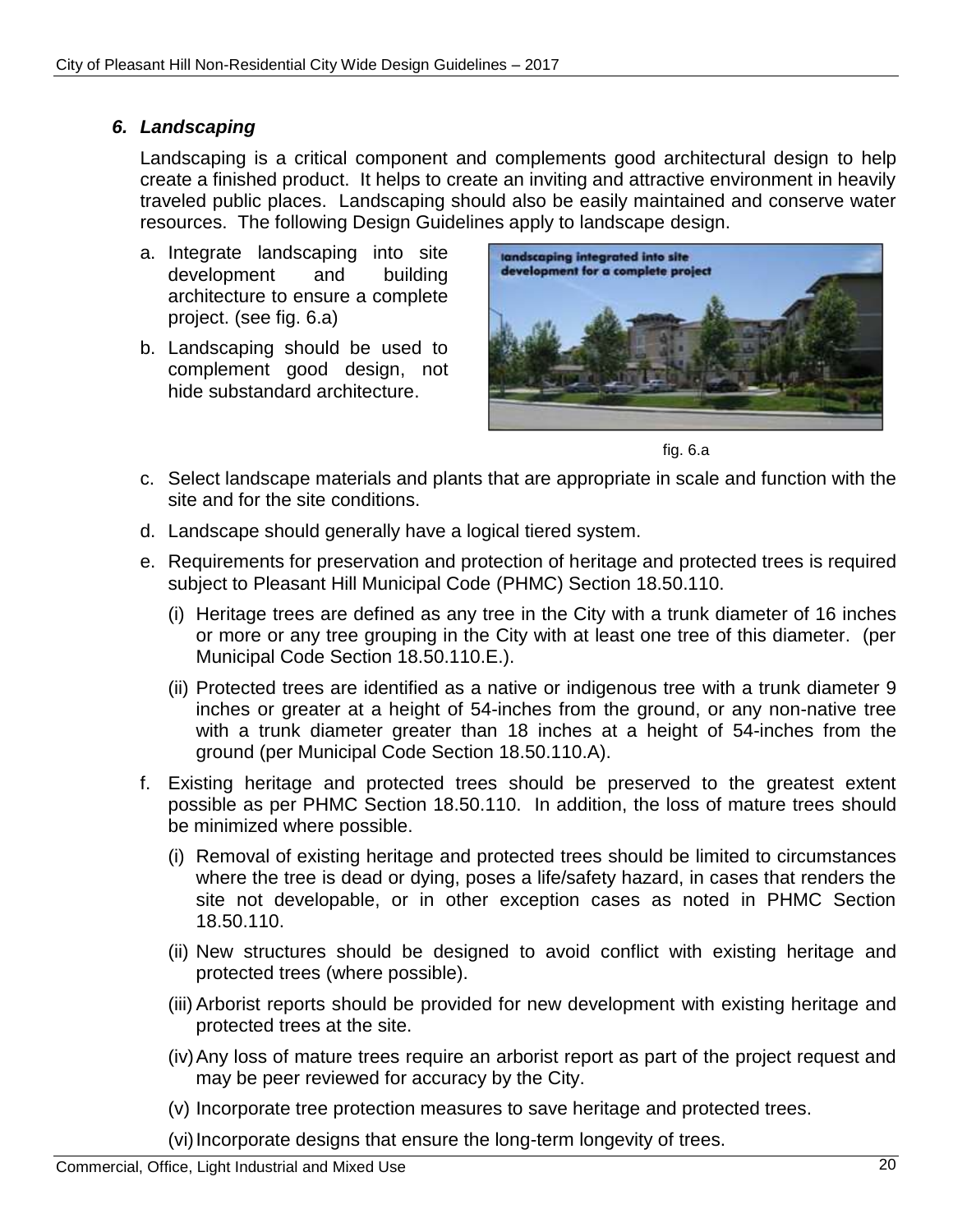- g. Provide landscaping that supports solar gains.
	- (i) Providing shade trees to help cool buildings during summer months.
	- (ii) Planting deciduous trees 20 feet to 40 feet apart on the south and west side of buildings to shade during the summer and allow sunlight through during winter months.
	- (iii) Use 1/3 evergreen trees for winter structure and variety.
	- (iv)Trees should be sited to respect solar access to photovoltaic (PV) facilities.
- h. Hardscape areas should be naturally shaded.
- i. Utilize landscaping to provide screening of above ground equipment, storage areas, and parking lots. (see fig. 6.i)
	- (i) Where possible, air conditioning and mechanical equipment should be located on the north and east sides to minimize stress on systems.



fig. 6.i

- j. Utilize landscaping that adds to the existing architecture of the building.(see figs. 6.j  $(i, ii)$ 
	- (i) Can be used to break up expanses of wall.
	- (ii) Can provide vertical features to buildings that are long and horizontal.



fig. 6.j (i, ii)

- k. Plant material should be sited to respect lighting and allow emergency apparatus access. Trees and large shrubs should be sited to avoid potential damage to overhead lines or underground utilities.
- l. Landscaping should avoid creating a green wall of vegetation (typically greater than three feet in height) at the front yard.
- m. Landscape and hardscape elements should define useful public and private spaces.
- n. Up-lighting should be provided to highlight and accentuate special or significant landscape elements.
- o. Vines and climbing plants integrated upon buildings, trellises, and perimeter walls are encouraged.
- p. Structural soil should be used in planting areas that are small and constrained.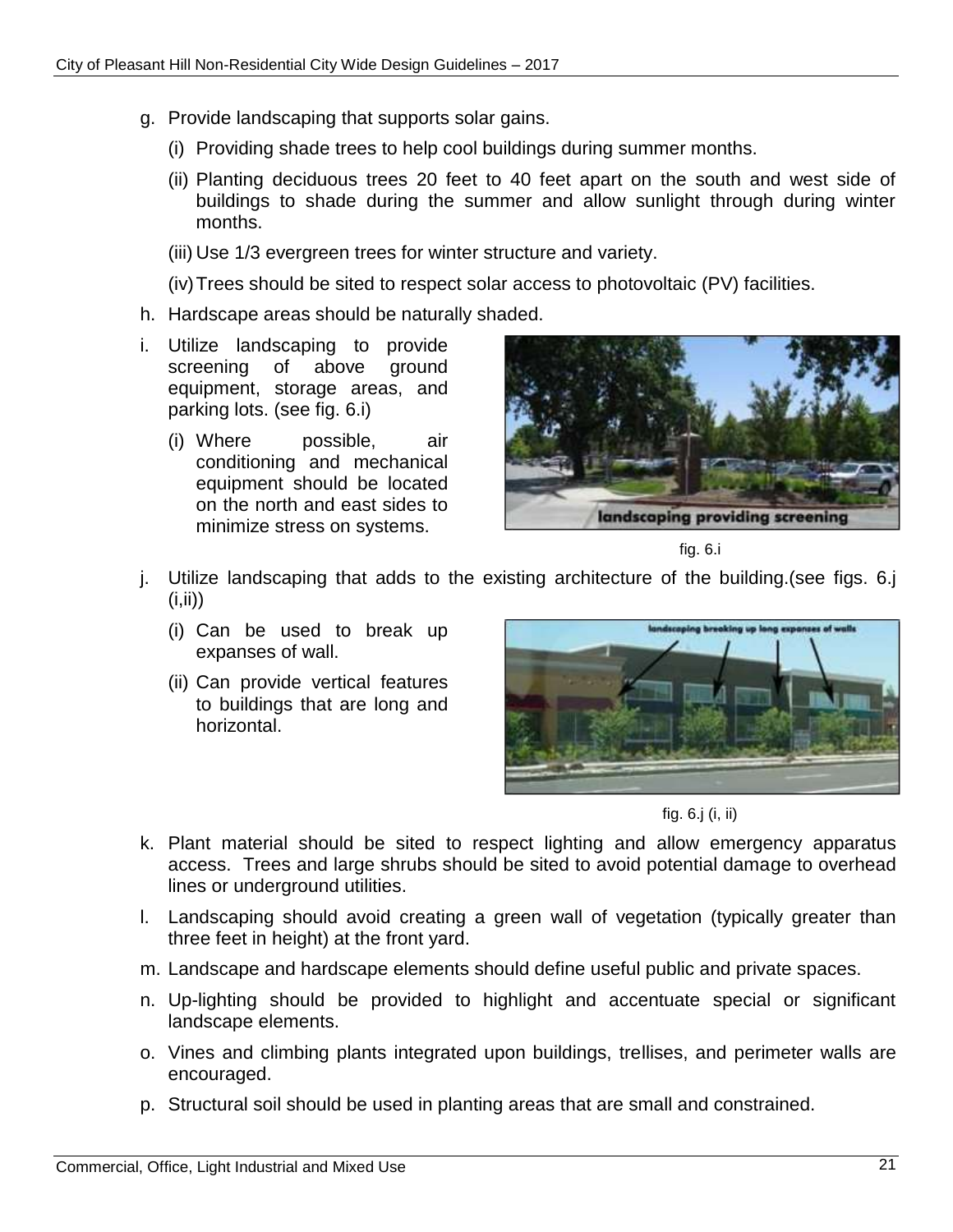- q. Landscaping should be protected from vehicular and pedestrian encroachment through the use of curbs and raised planting surfaces.
- r. When selecting plant materials, the following Design Guidelines should be followed:
	- (i) When replacing existing mature trees, new trees should be 36-48 inch box size to quickly replace the lost tree canopy or smaller trees should be planted in quantities to replace the lost tree canopy.
	- (ii) Tree species and sizes should be selected that best fit the planting areas.
	- (iii) Shrub species and sizes should be selected that best fit the planting environment.
	- (iv)Ground cover should be planted using spacing and sizes that will accomplish ground coverage within a short amount of time.
- s. Public art should be incorporated into larger projects and should be located in high visibility locations. (see figs. 6.s (i, ii))
	- (i) Artwork should be completed by local artists.
	- (ii) Artwork can be integrated into the building design in addition to freestanding structures.





t. Encourage the use of alternative sources of water (rainwater, recycled) where possible for irrigation.

figs. 6.s (i,ii)

- u. Landscaping should emphasize native and water-efficient plants.
- v. Irrigation
	- (i) Automatic sprinkler controls with rain sensors should be installed to ensure that landscape areas will be watered adequately.
	- (ii) Sprinkler heads and risers should be protected from dogs, gardeners, and car bumpers. Pop-up heads should be used near curbs and sidewalks.
	- (iii) The landscape irrigation system should be designed to prevent run-off and overspray.
	- (iv) Irrigation should use drip and low flow systems to minimize use of water.
	- (v) Irrigation should be designed consistent with the City Water Efficient Landscape provisions of the Zoning Ordinance (PHMC Chapter 18.52).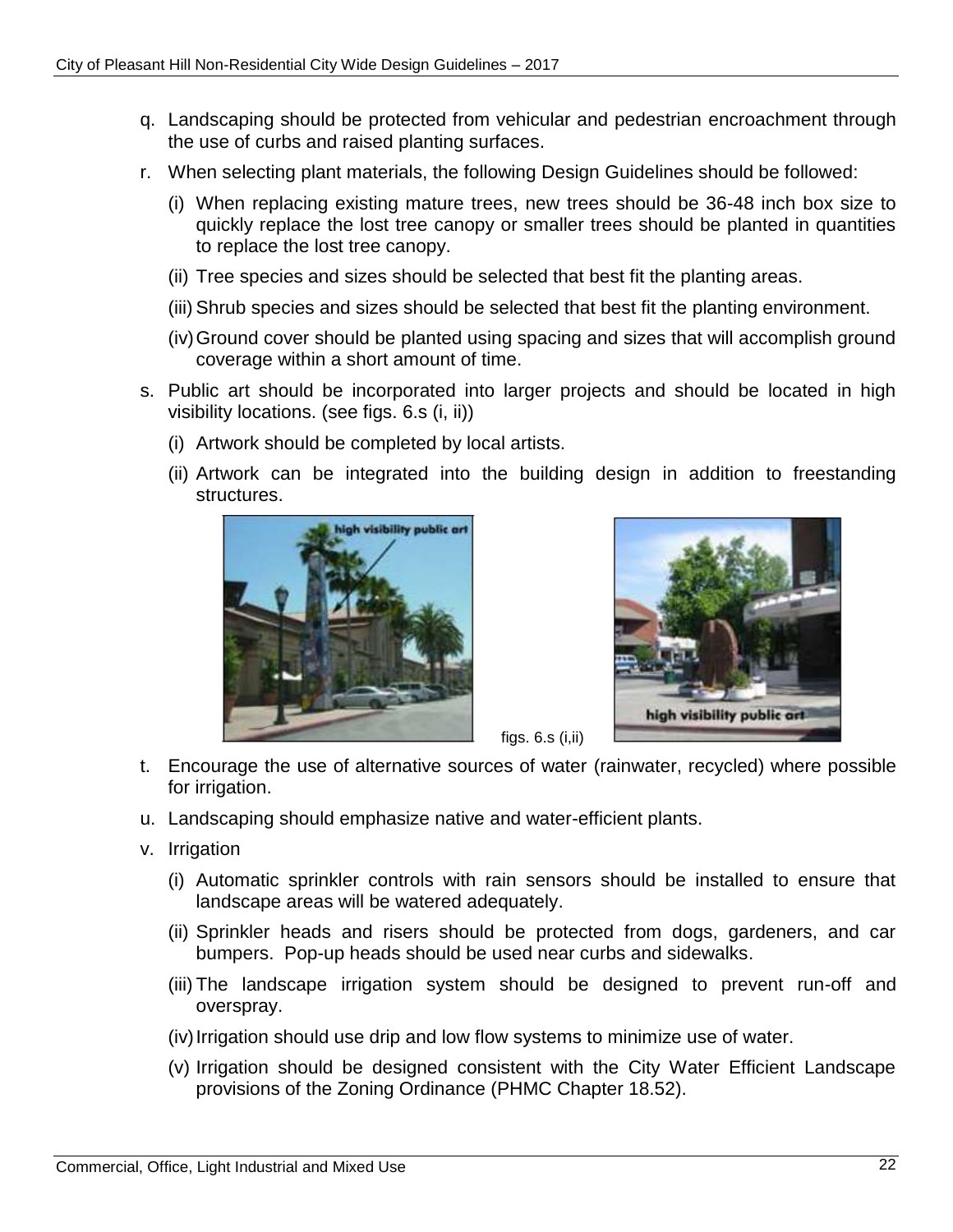w. To ensure successful and attractive landscaping on commercial sites, landscape plans should be prepared by a landscape designer, licensed landscape architect, or other qualified professional.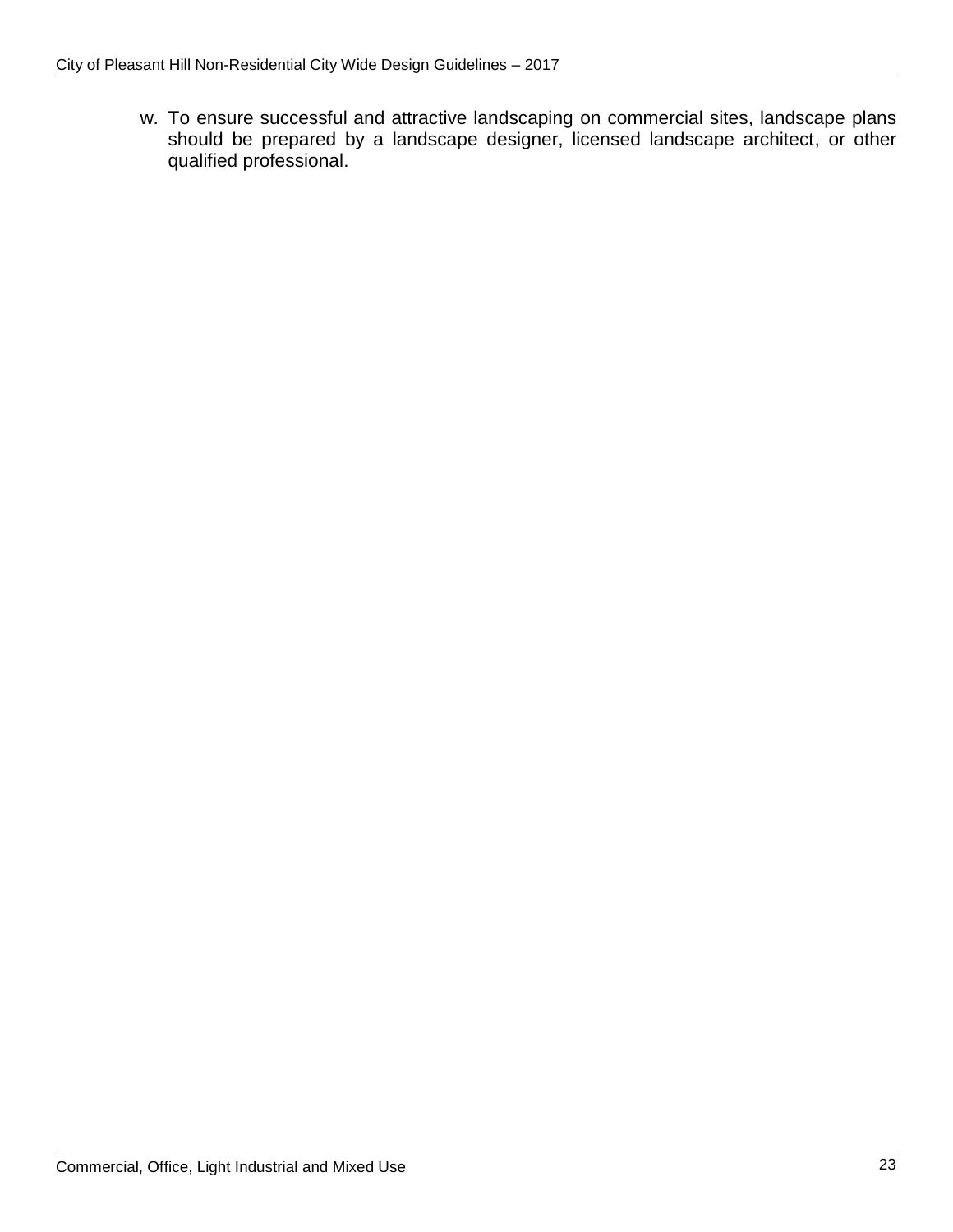### *7. Lighting*

When designing a site, lighting is often relegated to secondary status. It is often not treated with the same importance as building design or landscaping. In commercial projects lighting can have a major impact at night. Proper lighting can enliven a site at night and make it appear friendly and inviting, while not impacting surrounding uses from glare and other forms of light pollution. The following Guidelines help to ensure that lighting is a complement and not a detriment to the City.

- a. Lighting levels should be minimized to preserve the night (dark) sky.
- b. Dark areas within pedestrian and vehicular areas should be avoided for safety purposes.
- c. Light fixture design should be compatible and relate to the design and the use of the principal structure on the site.
	- (i) Pedestrian, vehicular, and wall lighting fixtures should complement each other and the architecture of the building.
	- (ii) Light fixtures should complement the main structures and not attract attention.
- d. Lighting plans should be designed in conjunction with the landscape plan.
- e. Height of light poles should be appropriate for the project and surrounding environment per PHMC Section 18.55.140.B.
	- (i) As a general rule, the height of the light poles should be lower than the main building height.
	- (ii) Pedestrian scale lighting should be appropriate to the setting.
- f. Parking lot lighting should be in scale with the project, yet provide adequate lighting for safety and visibility purposes.
- g. Parking lot lighting should incorporate full cutoff fixtures designed to be consistent with zoning ordinance provisions - PHMC Section 18.55.110. (see fig 7.g)
- h. Light sources should be shielded to prevent glare or direct illumination on adjacent properties
- i. Wall pack glare should be shielded and minimized.
- j. All pedestrian and vehicular areas should be well-lit for safety and security.
- k. Subtle illumination to enhance the architectural form of a building is encouraged.



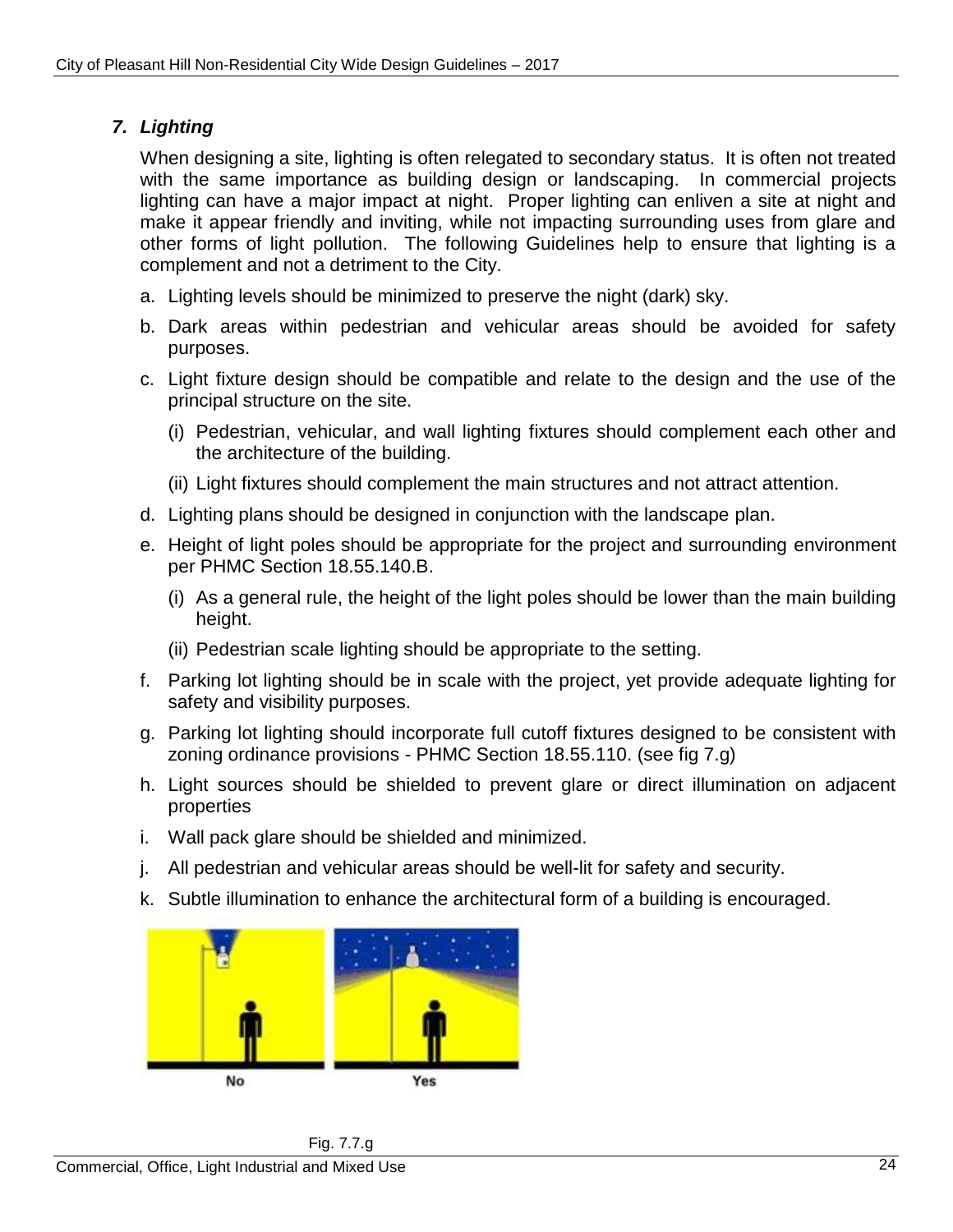### *8. Service Facilities and Utilities*

Service facilities and utilities are necessary to serve commercial uses; however, they can have a negative impact on the appearance of the project. Designed improperly it can visually detract from a site regardless of the success of the architecture and landscaping. Using creative design and architectural features can minimize their visual impact.

a. Fully screen all service facilities from the public street and adjoining properties. Screening should match the design and material of the main building. (see figs. 8.a 1,2)





- b. Service facilities should be set back at least as far as the main building.
- c. Locate service facilities and drives away from public streets and nearby residential uses to the greatest extent possible. Noise and lighting impacts should be minimized.
- d. Solid, permanent materials (concrete, metal, etc.) should be used for service facility enclosures.
- e. Access to service areas should be designed to discourage public entry. (see fig. 8.e)
- f. Provide access for service vehicles and separate from other on-site circulation patterns when



- g. When new transformers are required within public views and within the front yard setback, they should be undergrounded. In all other locations they should be screened from views [Pleasant Hill Municipal Code (PHMC) Section 18.50.090].
- h. Ground-mounted mechanical equipment (i.e. Fire District risers/back-flow preventers, irrigation control facilities, etc.) should be screened and/or painted to minimize visual impacts.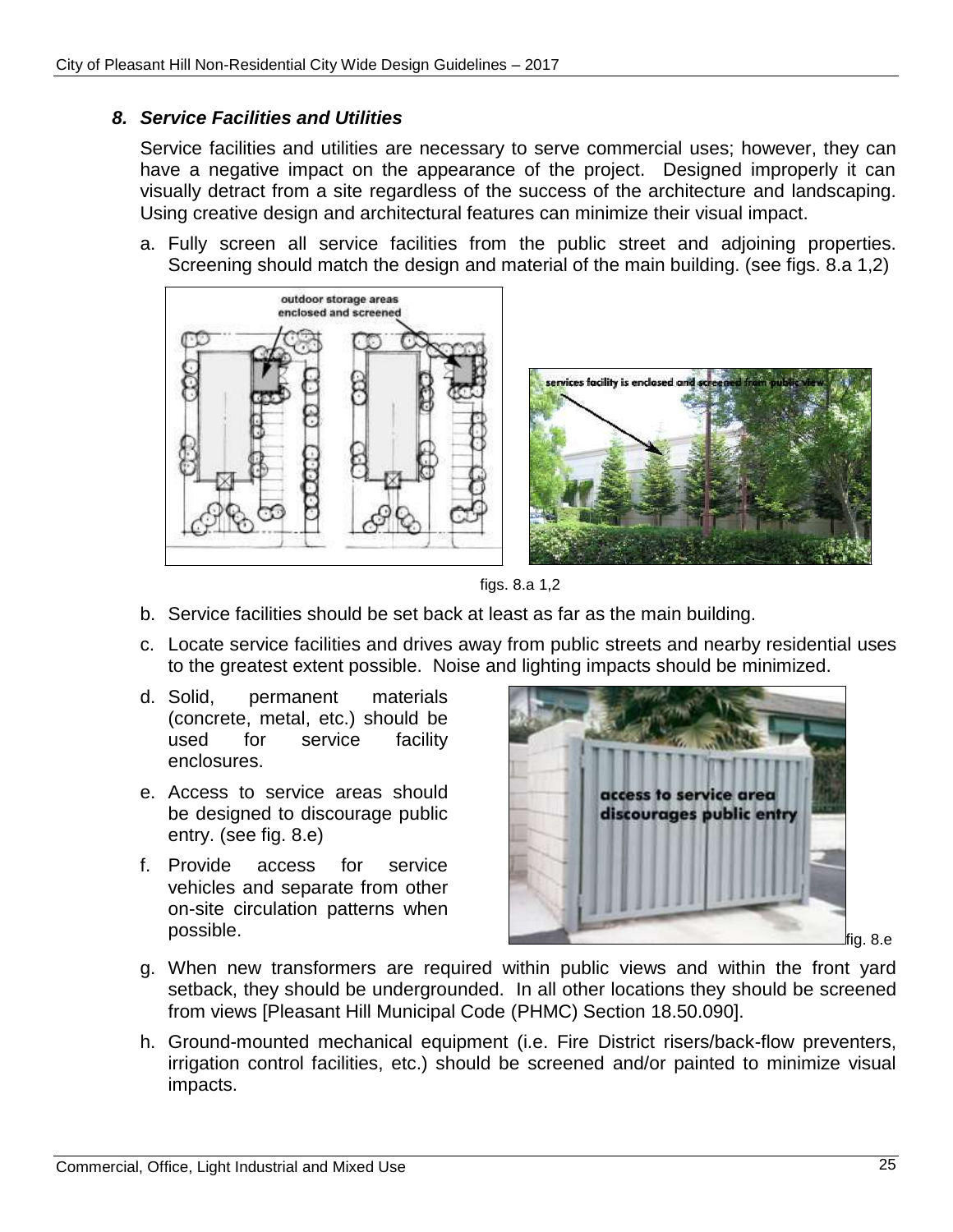- i. Trash and Recycling Facilities
	- (i) All trash containers must be located in enclosures (PHMC Section 18.50.070). Typically, for any enclosed area, 40% of the floor space should be allocated for trash, 40% for recycling and 20% for organics. Where an enclosure will contain both carts and bins, an area that is 150% of the sum of bin and cart footprints is recommended.
	- (ii) Trash enclosures should be designed to accommodate all site trash containers and conveniently accessible by collection trucks and sufficient space provided to move bins and carts as needed by users.
	- (iii) Enclosures should be in rear and side yards.
	- (iv)An enclosure pad should be provided that is durable enough (e.g. reinforced concrete pad, reinforced paving) to withstand garbage collection activities in front of and within enclosures.
	- (v) Trash enclosures should screen trash containers on all 4 sides to the full height of the container, consistent with PHMC Section 18.50.070. Enclosure gates should be equipped with a mechanism (i.e. self-latching/self-closing gates) to secure the doors in the open and closed position. Enclosure should be covered to prevent storm water contamination.
	- (vi)The style, material and color of enclosures should be similar to those of the main structure.
	- (vii) Enclosures with grease collection contains should ensure adequate space for all service containers and should ensure interior ground surfaces are free of slip hazards.
- j. Mechanical Equipment
	- (i) Mechanical equipment should be sited in side and rear yard areas of the project, hidden from public views.
	- (ii) Locate mechanical equipment far enough from on-site and adjacent uses to not cause noise problems.
	- (iii) Fully screen roof top equipment from public views as per PHMC Section 18.50.090.
	- (iv)Screening for roof top equipment should architecturally match the overall building design.
	- (v) Avoid multiple roof screens; all equipment should be within one cohesive screen.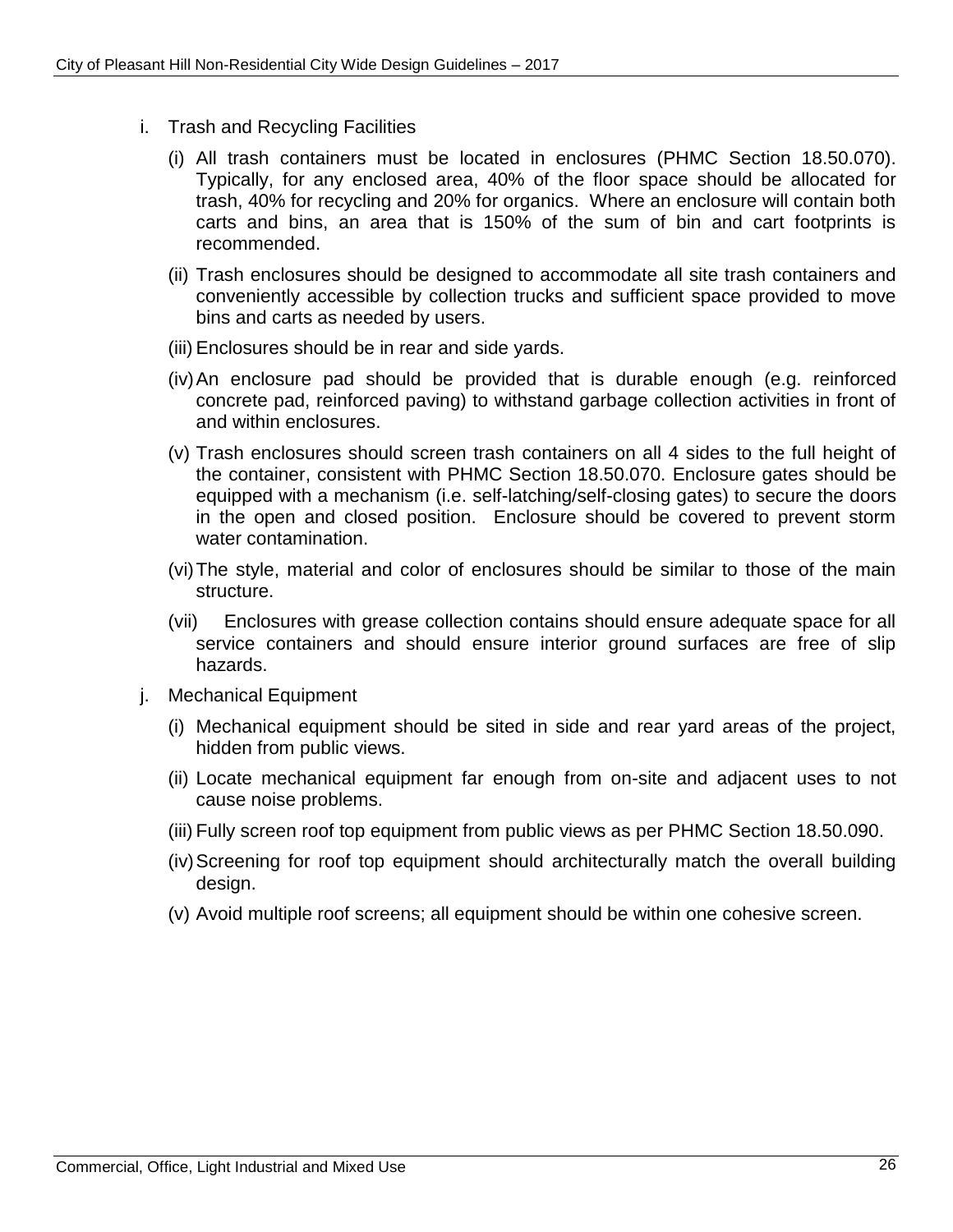- k. Wireless Communication Facilities
	- (i) Wireless communication facilities (new or modified) are regulated by the provisions of Section 18.50.010 of the City's Wireless Communication Facilities ordinance (i.e. setbacks, structure height, co-location, aesthetics, screening, exterior lighting, etc.)
	- (ii) Pursuant to ordinance requirements, wireless communication facilities (new or modified) are required to be screened, or camouflaged in some other manner, to the greatest extent possible while maintaining a high quality design. This includes, but is not limited to, the screening/camouflage of monopoles, antenna panels, cables/cable trays, ground-mounted accessory buildings, etc.

### *9. Outdoor Storage/Display*

Outdoor storage requires a use permit and in general is discouraged as it adds a cluttered appearance to the city's look and feel. Outdoor displays can help generate and encourage pedestrian usage in commercial areas. However, when done improperly it has the same effect as outdoor storage by negatively affecting the visual appearance in commercial areas.

a. Outdoor storage areas should be completely enclosed and screened from all views. Storage areas should be screened with a combination of architectural features and landscaping to avoid a large, blank wall appearance. (see fig. 9.a)



fig. 9.a

- b. Outdoor display areas should be designed in a manner that does not give the appearance of clutter. Displays should be of uniform design and allow for adequate pedestrian and ADA clearance.
- c. Outdoor display areas should avoid locations within parking lots and over existing parking spaces.
- d. Outdoor displays should be minimized and treated as a special occurrence, rather than a normal business practice.

### *10.Public Improvements*

When a new project is proposed within the City, it can be reasonably expected that construction will also occur within public property (roads, easements, trails, etc.). When this occurs the private developer is responsible to repair any damage. It is also the expectation that improvements will occur along all frontages related to the project boundaries and any relevant areas that will be impacted by the proposed development.

a. All public property that fronts a project should be improved to current standards.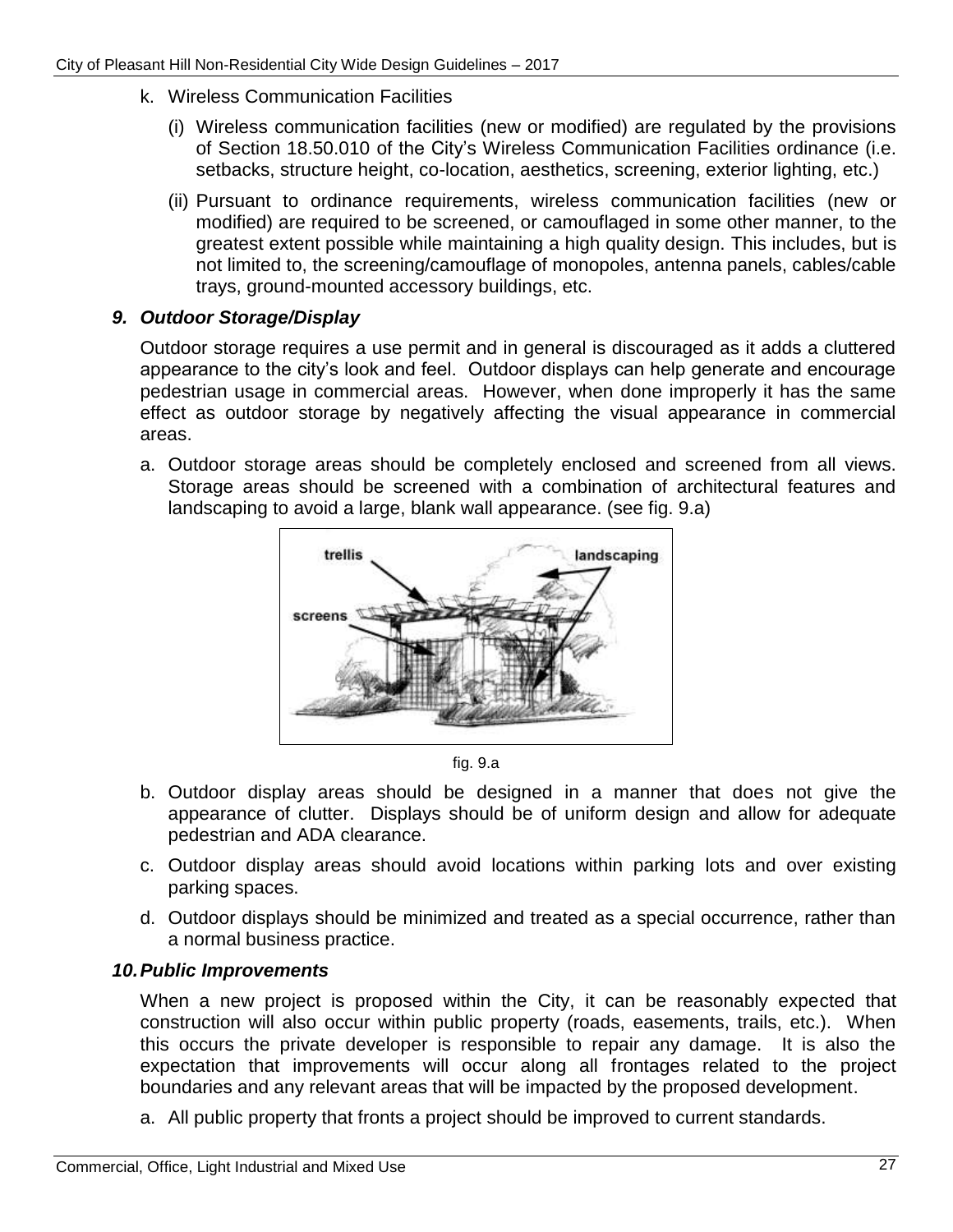- (i) Improvements include streets, sidewalks, and landscaping.
- (ii) ADA improvements are required.
- (iii) Street widening may occur when deemed appropriate for an area.
- (iv) New lighting and signage may also be required.
- b. Improvements can be required further away from the project site.
	- (i) Lane widening to accommodate traffic increases.
	- (ii) A new or modified traffic signal at nearby intersections.

### *11.Signage*

Please see the City Sign Design Guidelines section for further guidance in regards to signs.

### **B. Drainage and Stormwater Requirements**

The City of Pleasant Hill has various creeks that run through the City limits. Because of this, large portions of the City are susceptible to flooding during rainy seasons. The flooding threat can be minimized by designing projects that allow rainfall to absorb back into the ground rather than rolling off of impervious surfaces. This is especially true with commercial projects since they tend to be larger in size and can have larger impacts than single-family homes.

In addition, recent requirements by the State have made the reduction of stormwater and polluted runoff a priority for development projects. This helps flooding impacts as well as keeping water that flows into environmentally sensitive areas as clean as possible. The following are Design Guidelines in regards to drainage and stormwater runoff.

### *1. Drainage Design Guidelines*

- a. Development and redevelopment projects should incorporate drainage elements in site design as per the Subdivision Ordinance, National Pollutant Discharge Elimination System (NPDES) permit, Pleasant Hill Municipal Code (PHMC) Section 15.05 Stormwater Management and Drainage Requirements, and Public Works Standards. See City Engineering website for additional information – http://www.ci.pleasanthill.ca/379/NPDES-Program.
	- (i) Proposals should consider existing topography, soil types, existing drainage pattern, and creeks.
	- (ii) Drainage facilities should be low maintenance.
- b. Projects should be designed to minimize impervious surfaces to allow infiltration of stormwater.
	- (i) Pervious pavement materials should be considered. Turf block, gravel, unit pavers, porous asphalt and pervious concrete are encouraged.
	- (ii) Shared driveways and reduced width should be considered. (see fig. 1.b (ii)



fig. 1.b (ii)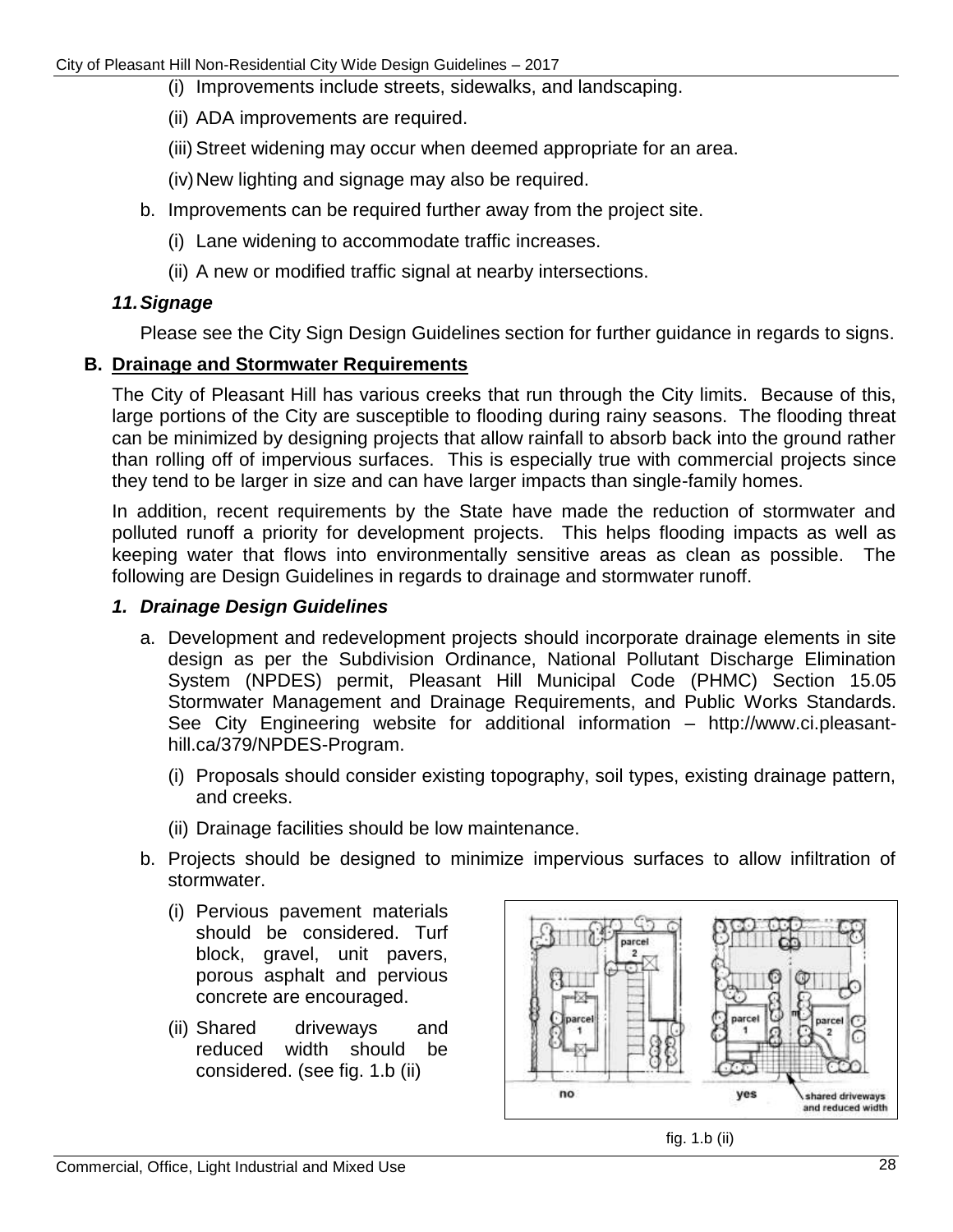- c. Projects should maximize and preserve existing open space. Development layouts should be clustered or arranged to maximize open space.
- d. Projects should incorporate landscape elements to reduce pollution from urban runoff.
	- (i) Runoff should be routed into landscaped areas for treatment and detention. (see fig. 1.d (i))
	- (ii) Landscaped areas should incorporate native, drought tolerant species.
	- (iii) Irrigation should be efficient.



fig. 1.d (i)

- e. Miscellaneous site considerations
	- (i) Refuse areas should be located away from roofs and inlets, and should be covered or screened.
	- (ii) Medians should be concave to contain and capture runoff. (see fig. 1.e (ii))



fig. 1.e (ii)

- f. Drainage facilities should be integrated into landscaping, but also be identifiable.
	- (i) Dry swales and infiltration planters should be lined or covered with cobbles that blend in with the landscape, but also deter operational interference.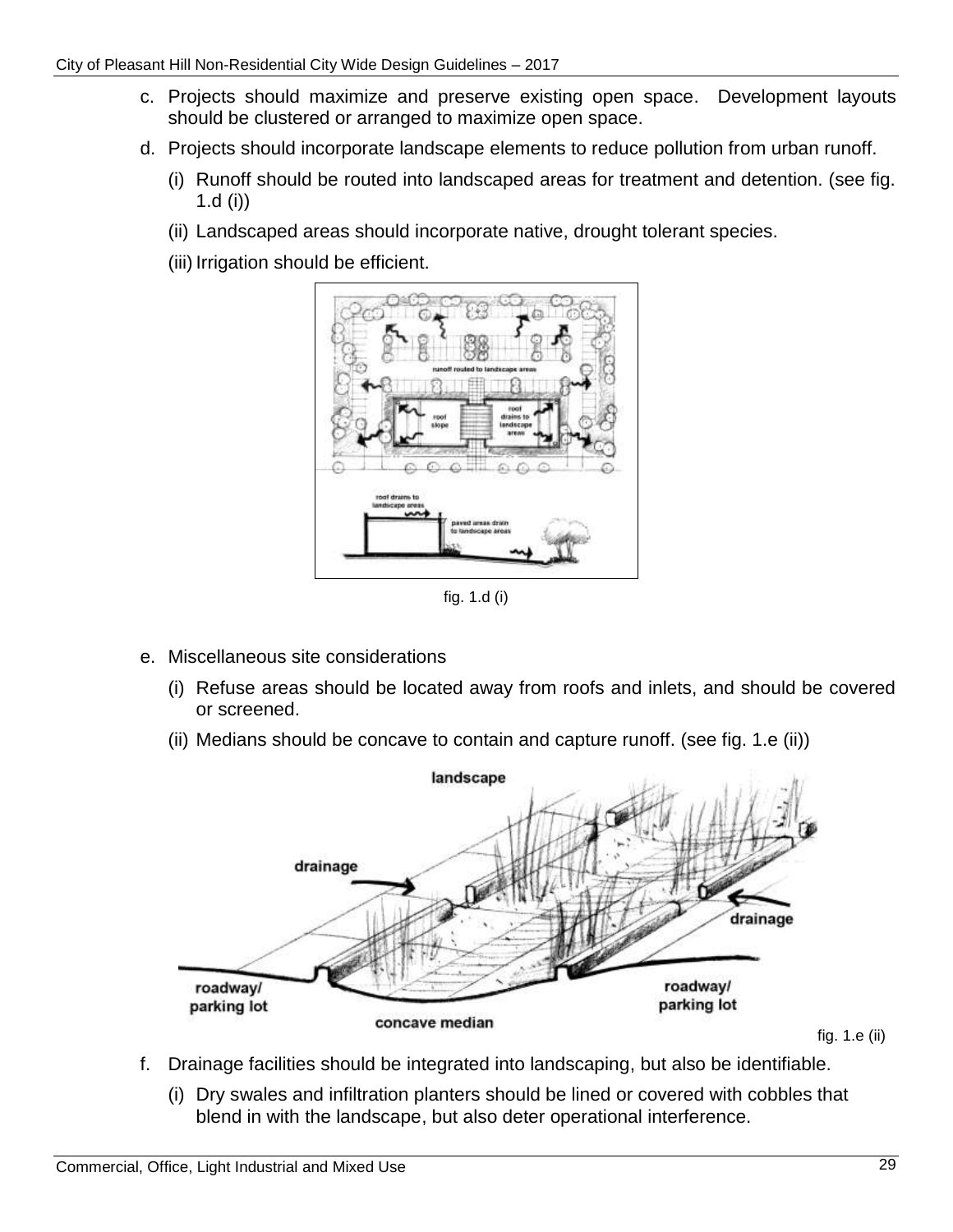# **Streetscape and Gateways**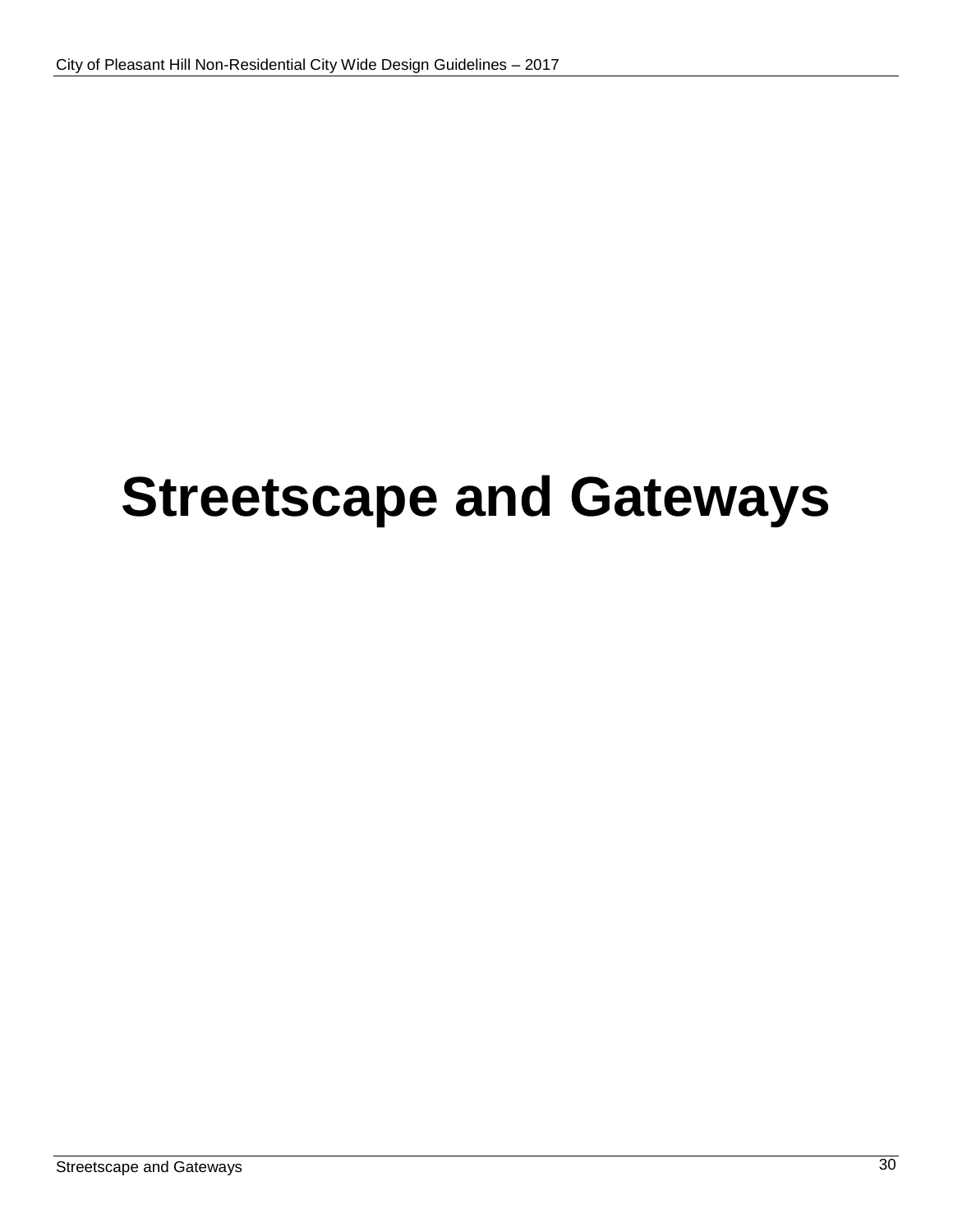### **III. STREETSCAPE AND GATEWAYS**

### **A. Streetscape**

Streets are an integral part of any community and play a role in the appearance of a City. Streets serve many purposes including connecting people and places, providing buffers between uses, serving as an exercise tool for bikers and joggers. Streets play an important role in strengthening neighborhood interaction and livability.

Streets can be a benefit as mentioned above and can also be a detriment by bringing traffic, air pollution, and congestion to a city. To ensure that the streets of Pleasant Hill continue to be an asset to the City, the following Streetscape Guidelines will help to maintain and improve streets.

### *1. Scenic Corridor/Routes – As designated within the City of Pleasant Hill General Plan*

- a. Maintain a 50-foot setback for new development.
- b. Encourage development/improvements that enhance the scenery of the area.
	- (i) Encourage landscaping that is appropriate to the planting area without radically altering the existing vegetation.
	- (ii) Encourage landscaping that reflects the natural history and culture of the area and Pleasant Hill in general.
- c. Support improvements that enhance the scenery and open vistas along scenic corridors.

### *2. Arterial Streets*

- a. Arterial streets carry the bulk of traffic through the City. Arterials provide direct service to major traffic generators and connect to the freeway system. Arterials typically have higher speeds and because of the traffic loads are often susceptible to traffic and congestion. Arterials mainly serve vehicles, however, alternative modes of transportation can be thoughtfully integrated with design while not impacting traffic flow.
- b. To maintain existing flow of traffic, additional ingress and egress points are discouraged.
- c. Bus turnouts should be provided to maintain efficiency of arterial streets. (see fig. 2.c)
- d. Traffic light signals should be synchronized.



fig. 2.c *(Graphics and Photos are provided for illustrative purposes only)*

e. Adequate buffers between sidewalks and roadways should be maintained through a four-foot landscape strip between the street and sidewalk.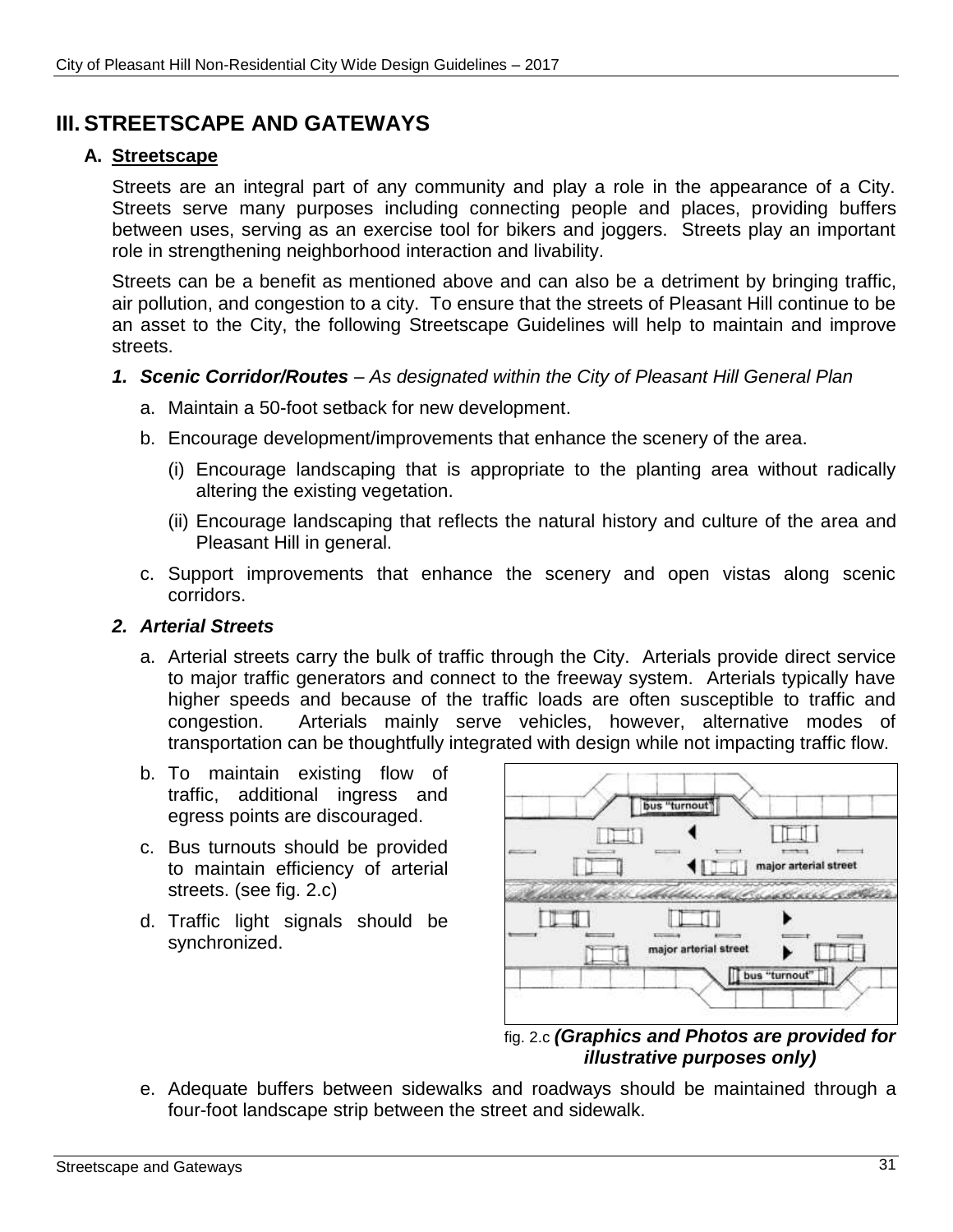- f. Wide medians should be provided as space allows.
	- (i) Medians should consist of more than paint striping.

(see fig. 2.f (i))



fig. 2.f (i)

### *3. Collector Streets*

- a. Collector streets are used as connectors between arterial streets that serve the City in general and local streets that serve neighborhoods. Collector streets connect adjacent neighborhoods and carry through-traffic city-wide.
- b. Alternative modes of transportation should be thoughtfully integrated and designed within collector streets.
- c. Landscaping should be integrated along collectors especially when located within residential areas. (see fig. 3.c)
- d. Larger street setbacks should be incorporated along collector streets.



fig. 3.c

### *4. Local Streets*

- a. Local streets are an integral component of neighborhoods and function primarily to provide access to destinations both inside and outside the neighborhood. Local streets should function to serve multiple modes of transportation including vehicle, pedestrian, bicycle and other alternative modes of transportation. Local streets should be designed for use mainly by the neighborhood and encourage reduced speeds, rather than allow for high traffic speeds, congestion and short cuts to get from one point to another.
- b. When improvements at a site occur, new sidewalks should be provided to create a safer and better pedestrian network throughout neighborhoods as per Public Works Standards.
- c. Street trees should be incorporated when sidewalks are rebuilt or added to a site.
- d. Streetlights should be minimized on local streets; however, should be used when addressing safety concerns.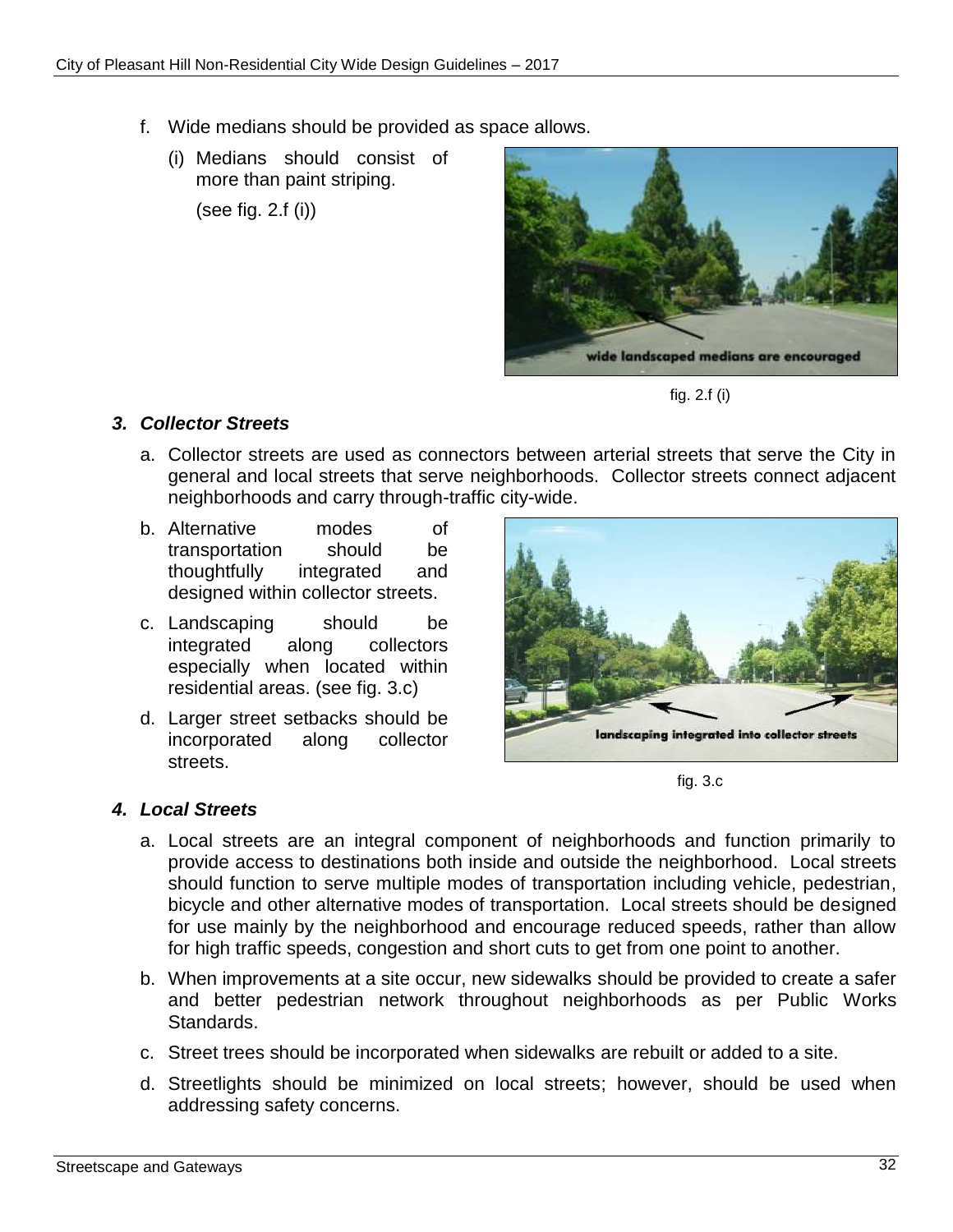### *5. General Streetscape Guidelines*

- a. Street Trees
	- (i) Street trees should be of a species without intrusive roots and consume minimal amounts of water. In addition, street trees should be appropriate for their location. If the tree is to be located in a tight median, the tree selected should be smaller.
	- (ii) When planting street trees, the minimum size should be 24 inch box.
		- Smaller sizes may be appropriate in small or tight planting areas or when availability issues arise.
- b. Sidewalks
	- (i) Sidewalks located on wider streets should be separated from the roadway with a landscape strip.

(see fig. 5.b (i))

- (ii) New sidewalks installed at infill locations should match the existing sidewalks in the immediate area.
- c. Current and relevant CBC/ADA requirements are required to be satisfied with every project.



fig. 5.b (i)

### **B. Gateways**

Gateways are visual design features that allow residents and visitors to recognize when one is entering a special place or area. Well-designed gateways help to establish, strengthen, and provide an identity to the City and will help to identify when someone is in the City of Pleasant Hill. The City of Pleasant Hill currently has gateway treatments at certain locations in the City.

- 1. City identification signs should represent the City of Pleasant Hill its history and present.
- 2. Gateway treatments should represent the identity of the City of Pleasant Hill on arterial streets and on major trails that enter and exit the City.
- 3. City gateways should use appropriate signage, landscaping, artwork, architectural features, and appropriate scale.
- 4. Sites at prominent gateway locations should provide additional landscape treatments and design amenities (including artwork) to help identify the transition into the City.
- 5. Utilities should be under-grounded to not detract from prominent gateway locations.
- 6. City designed projects should implement additional gateways features at prominent locations that help to create a sense of entry into the City.
- 7. When near gateways, service yards, storage areas and parking lots should be screened.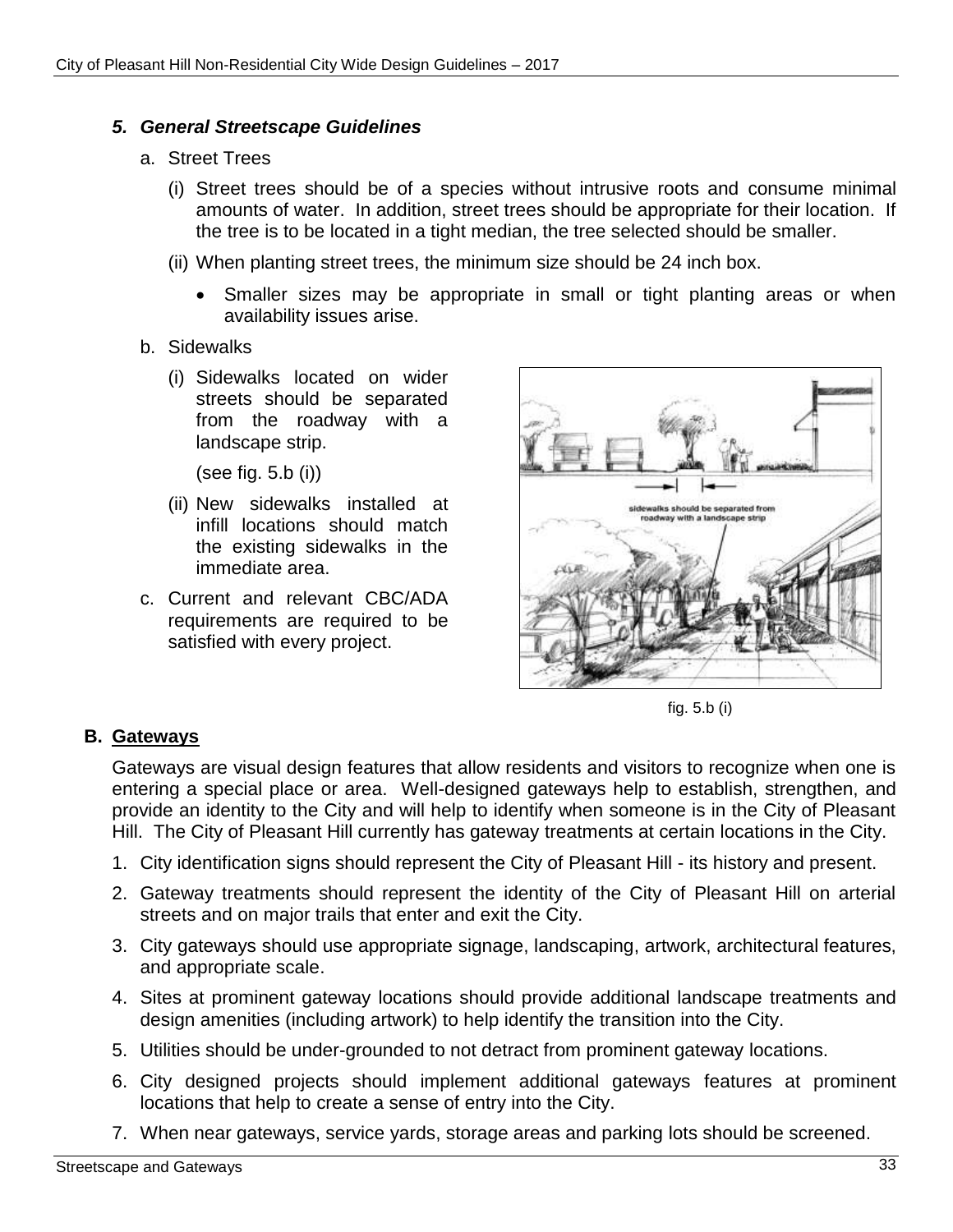# **Sign Guidelines**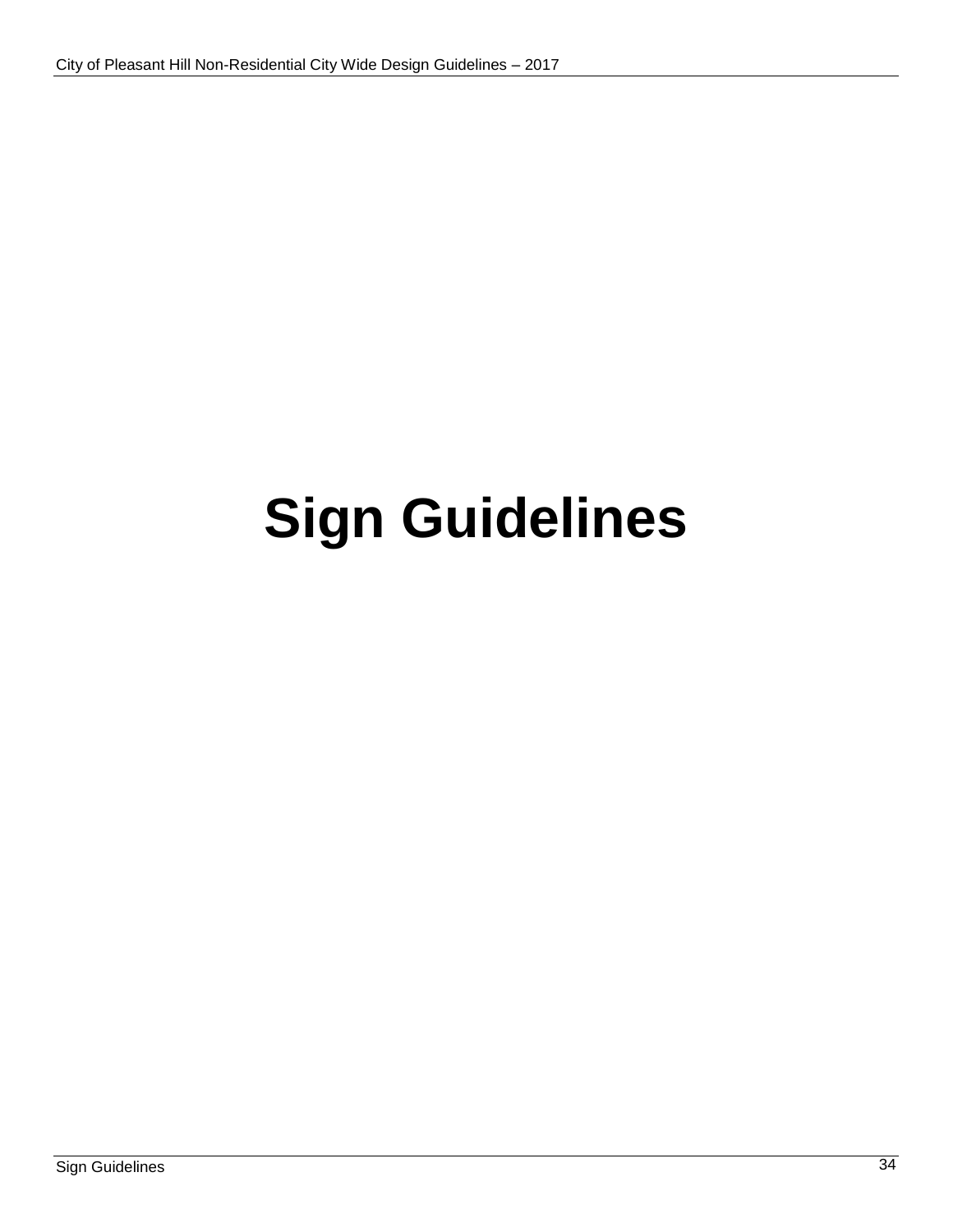### **IV.SIGN GUIDELINES**

### **A. Purpose**

- 1. The sign ordinance recognizes the need for the City to establish and implement Sign Guidelines. It is neither regulations nor laws; however, they do serve an important function.
- 2. Guidelines are general statements, describing the sign "philosophy" of the City of Pleasant Hill. They are intended to strike a balance between the private intentions of advertising businesses, and the public's expectations for visual quality in Pleasant Hill.
- 3. These Guidelines were developed in accordance with Section 18.60.090 of the Pleasant Hill Municipal Code. These Guidelines will be revised in the future as sign policy continues to evolve at the city of Pleasant Hill.

### **B. Intent**

These Sign Design Guidelines are intended to:

- a. Provide simple, straightforward information and guidance to business owners and sign contractors who are considering replacing or installing new signs.
- b. Make the process for obtaining a sign permit customer-friendly and equitable.
- c. Clearly communicate the sign policies of the Architectural Review Commission.
- d. To encourage sign designs evoking creativity, variety, and quality.
- e. Identify sign techniques that promote an attractive business image.

### **C. General Sign Guidelines**

- 1. Signs are an advertising medium. The policy of the City of Pleasant Hill is that signage should be considered as elements of attractive and high quality design.
- 2. Signs should reflect and complement the architecture and design theme of the building or site, and should not "stand alone" as an overt attempt to gain the pedestrian's or motorists attention. (see fig. C.2)
- 3. Signs should efficiently advertise the business so that passers-by can readily understand the message.

(see fig. C.3)



fig. C.2 *(Graphics and Photos are provided for illustrative purposes only)*



fig. C.3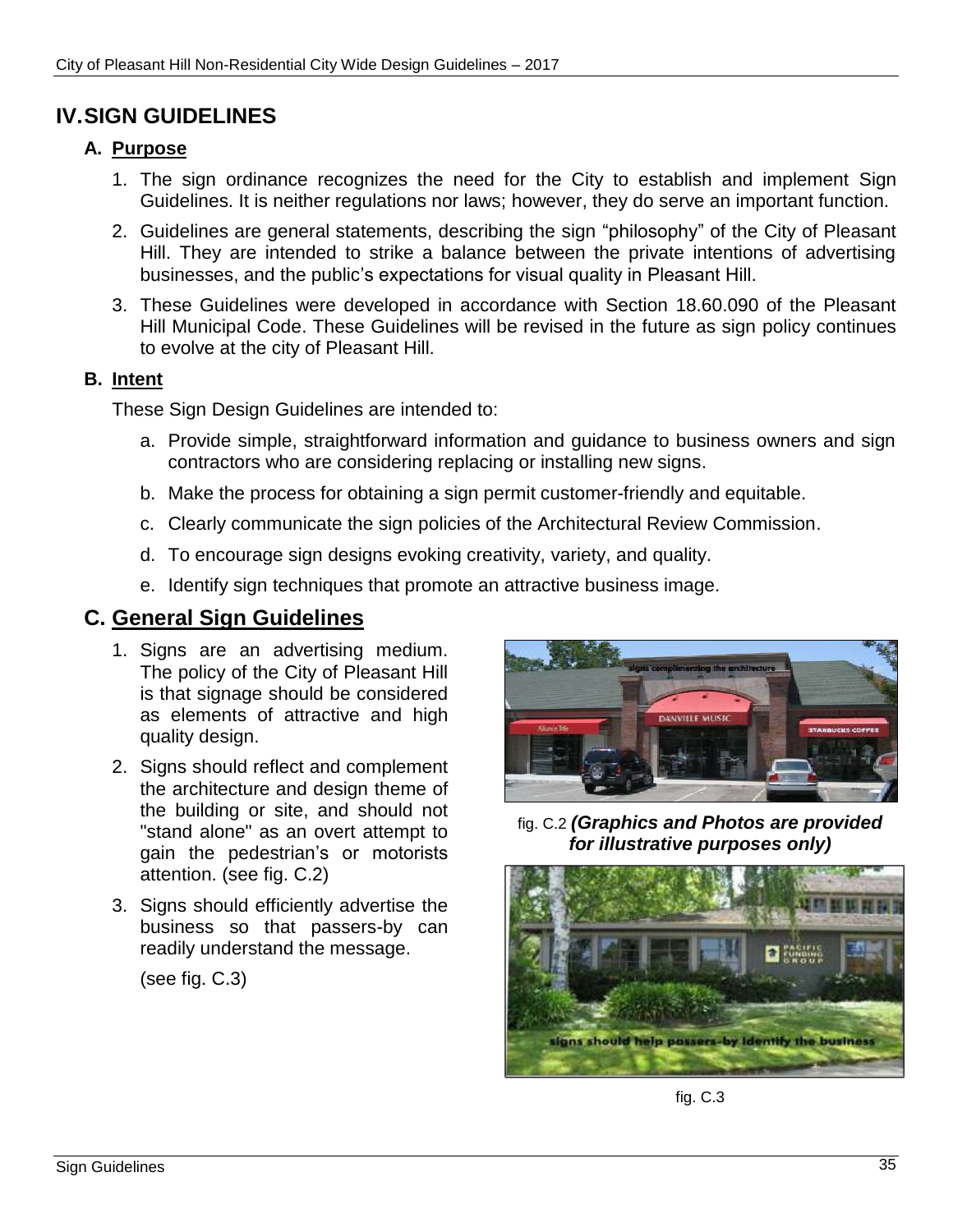- 4. Signs should be designed to reflect the setting where they are located. For example, the symmetry and scale of a street-oriented sign would be different than that for a parking lot or pedestrian-level sign.
- 5. Signs should not, by their appearance or size, dominate or overpower the setting, or be visually obtrusive. They should complement the visual character of the setting where they are located, whether it is a street frontage or storefront.

(see fig. C.5)

- 6. Although an advertising medium, signs are to be also considered as architectural elements. The design of any sign should be visually consistent with the associated building's architectural features, such as exterior colors, finish detailing, lighting, windows, and other design elements. (see fig. C.6)
- 7. Sign area allowances contained in the Zoning Ordinance are maximums (unless an exceedance is approved through a sign adjustment) and should not be considered as the final size allowed, as the design, placement, building size and surrounding environment, could have an effect on allowed sign area.

### **D. Types of Signs**

(see fig. D.1)

1. For existing buildings, new signs should comply with a master sign program, if applicable. In addition, signs should either match or be consistent with other surrounding existing signs.



fig. C.5



fig. C.6



fig. D.1

2. Exposed neon signs are discouraged unless the sign has exceptional design quality, attractiveness, and designed with the entire building architecture. All monument and wall signs with exposed neon are generally reviewed by the Architectural Review Commission [Pleasant Hill Municipal Code (PHMC) Section 18.60.030].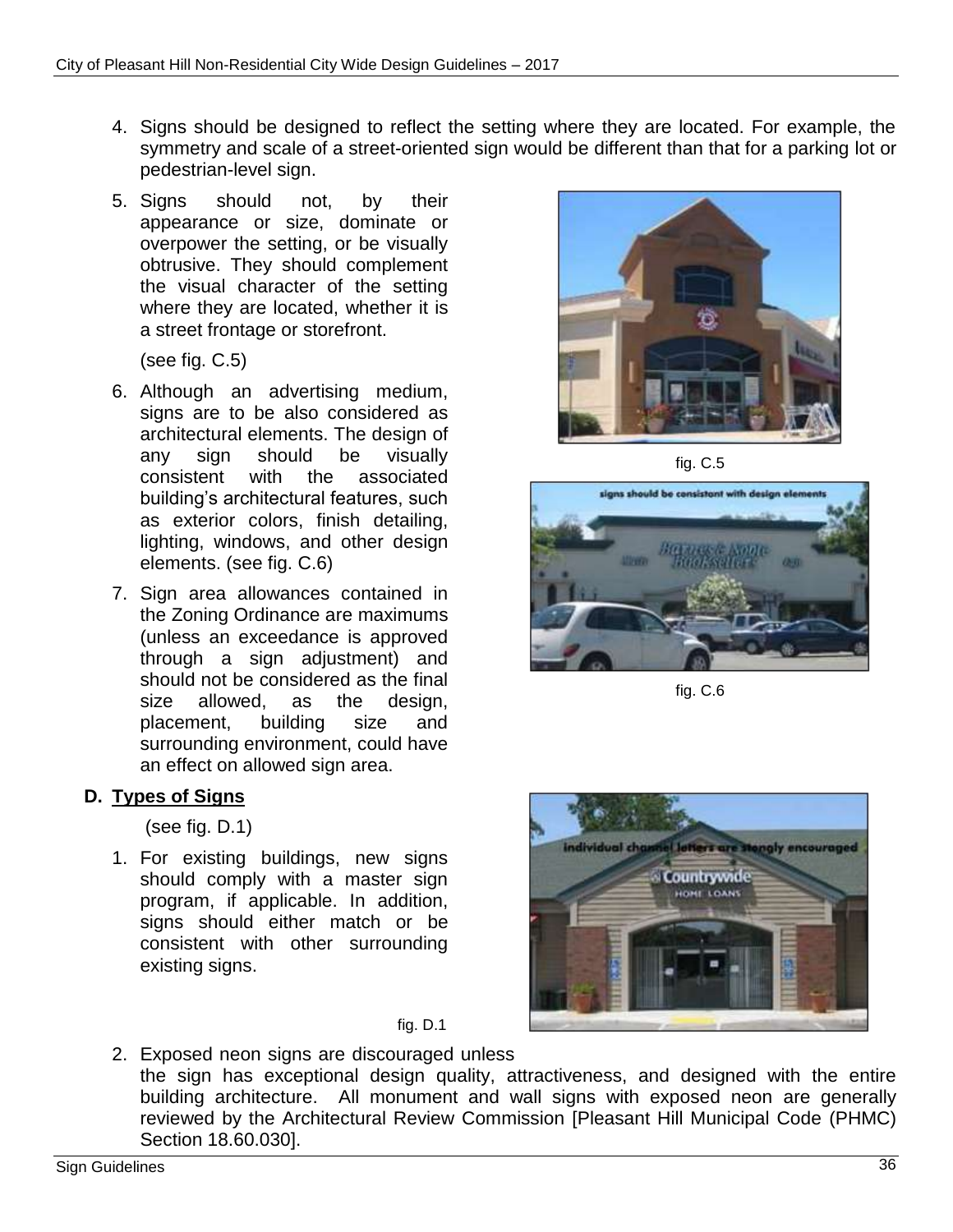- 3. Raceway signs are generally discouraged. When a viable alternative, such as wall surface or an awning is unavailable, raceway signs may be considered.
- 4. Cabinet signs are discouraged unless they have been previously approved in a master sign program or used in an existing setting. Where cabinet signs are installed, they should be an integrated design element of the building.
- 5. Logo cabinets are allowed, but should generally not exceed the height of associated sign lettering. (see fig. D.6)



fig. D.6

### **E. Sign Content**

- 1. The message on monument and wall signs should be simple and concise, advertising the name and type of business only. Secondary information, such as corporate slogans, telephone numbers, and product lines, do not belong on monument or main wall signs. This information is better suited on secondary or window signs.
- 2. Changeable copy is discouraged, except for gas stations or as allowed by the sign ordinance.

### **F. Quality**

1. The design, materials, construction, and installation of signs should reflect a high quality visual appearance.

### **G. Legibility**

- 1. The text and information on a sign should be easy to understand and read, without being visually obtrusive or overpowering.
- 2. For instances where a business is allowed more than one sign, all signs should be consistent in type, design, style, location, and color. (see fig. G.2)
- 3. For commercial or office centers with multiple businesses, primary signage should be similarly aligned and spaced, at the same height above grade. (see fig. G.3)



fig. G.2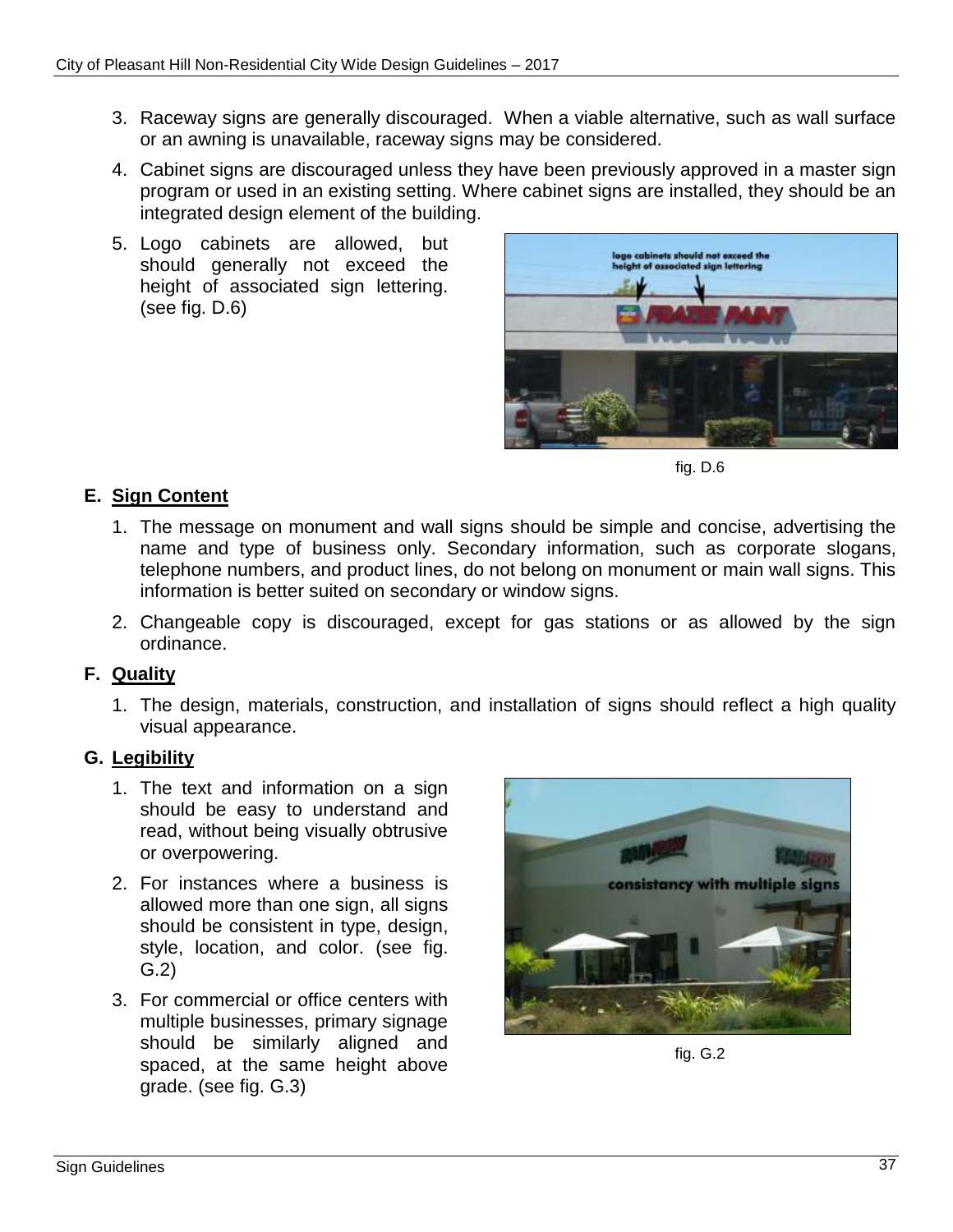

4. Signs with highly reflective or shiny surfaces are generally discouraged.

### **H. Proportions**

1. Width: Generally, the width of the sign copy should not exceed twothirds the width of the wall, fascia, or surface to which it is attached.

(see fig. H.1,2)

2. Margins: The recommended minimum margin is one-fifth of the height of the surface to which the sign copy is attached.

(see fig. H.1,2)



figs. H.1,2

3. Reveals: No more than 6" in depth should be proposed, unless the sign is mounted on a particularly massive building surface.

### **I. Colors**

- 1. Contrast: To enhance daytime visibility, sign letters should be light colored on a dark background.
- 2. Colors: They should be simple and basic, limited to one or two colors.
- 3. Readability: Trim caps should be dark-colored. Hard-to-read fonts or elaborate styles are discouraged.
- 4. Compatibility: Background colors of walls and fascia should provide a compatible and distinct contrast with the sign. Bland color selections should be avoided. Intense, glaring, florescent, or extremely bright colors are strongly discouraged.

### **J. Illumination**

- 1. Glare: Lighted signs should minimize glare to pedestrians, cyclists, or motorists.
- 2. Shields: Lighting fixtures should use external decorative shields or barriers to minimize light and glare impacts.
- 3. Type of Illumination: Internal illumination is generally encouraged. If external illumination is proposed, lighting fixtures should be of a high architectural grade and screened from public view.
- 4. Shopping Centers: At shopping centers or where there are multiple signs, the method of illumination should be consistent.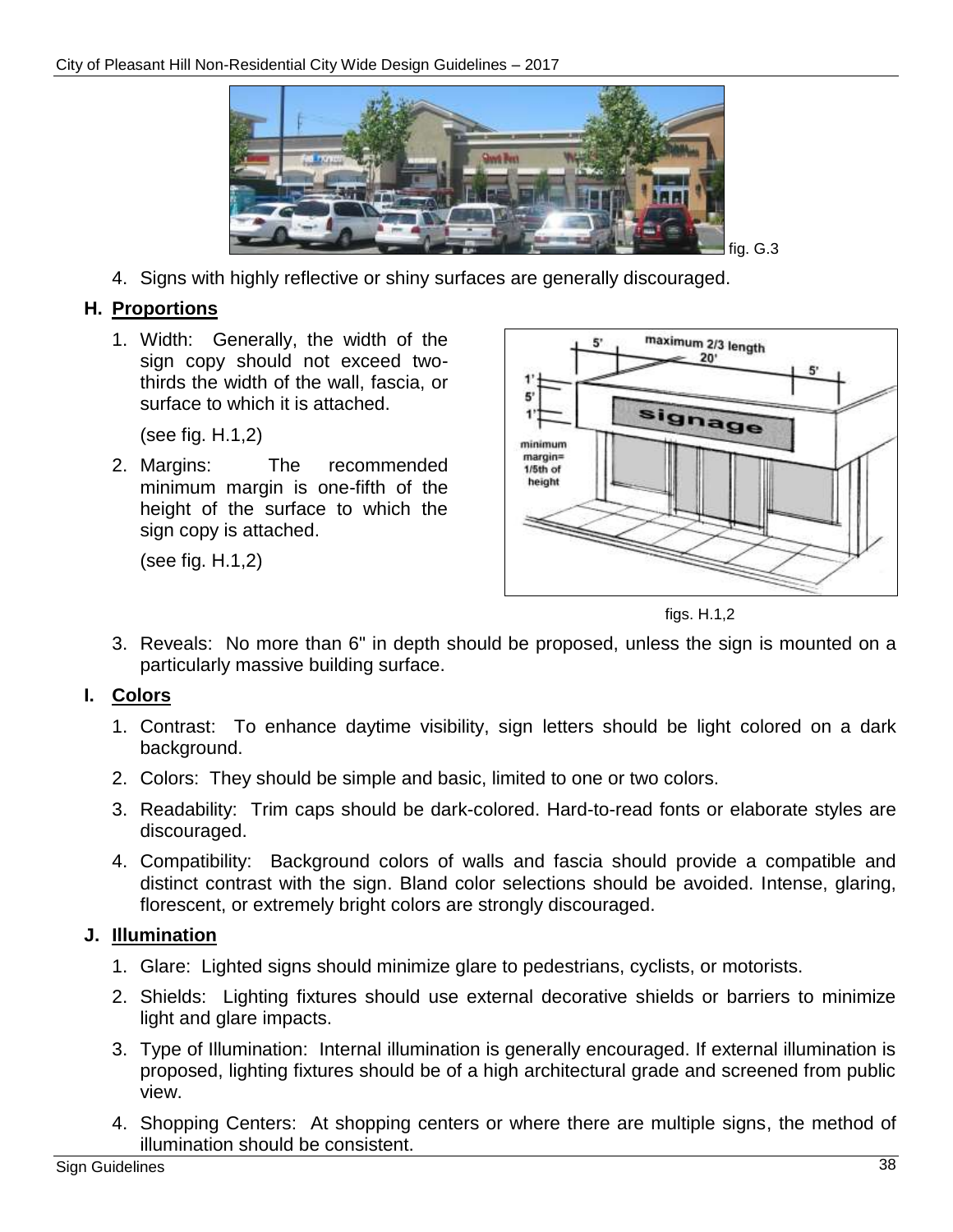### **K. Construction**

- 1. Hardware should not be exposed.
- 2. Holes, patches, differences in color on walls or surfaces from previous signs should be repaired to be visually undetectable.

### **L. Monument Signs**

- 1. Freestanding Signs: low profile monument style signs are preferred in most circumstances.. Monument signs should include a pedestal and "frame" around the sign message area. (see fig. L.1)
- 2. Location: Corner monument signs should be designed to safety Guidelines that require a minimum sight triangle for passing vehicles and pedestrians [Pleasant Hill Municipal Code (PHMC) Section 18.50.100]. Monument signs are not allowed within public right-of-ways.
- 3. Landscape: Monument signs should be located within a landscaped planter area (PHMC Section 18.60.050). (see fig. L.3,5)
- 4. Proportions: The size of a monument sign is specified by the sign ordinance (PHMC Section 18.60.050). the width of the landscaped area in which it is located.



fig. L.1



figs. L.3,5

- 5. Sign Base: Every monument sign should have a decorative base or pedestal. Low-profile flowers or shrubs should be planted surrounding the base. (see fig. L 3,5)
- 6. Design: The materials, colors, textures, finish, and overall design of the monument sign should strongly incorporate the same design features from the associated building or the architectural setting.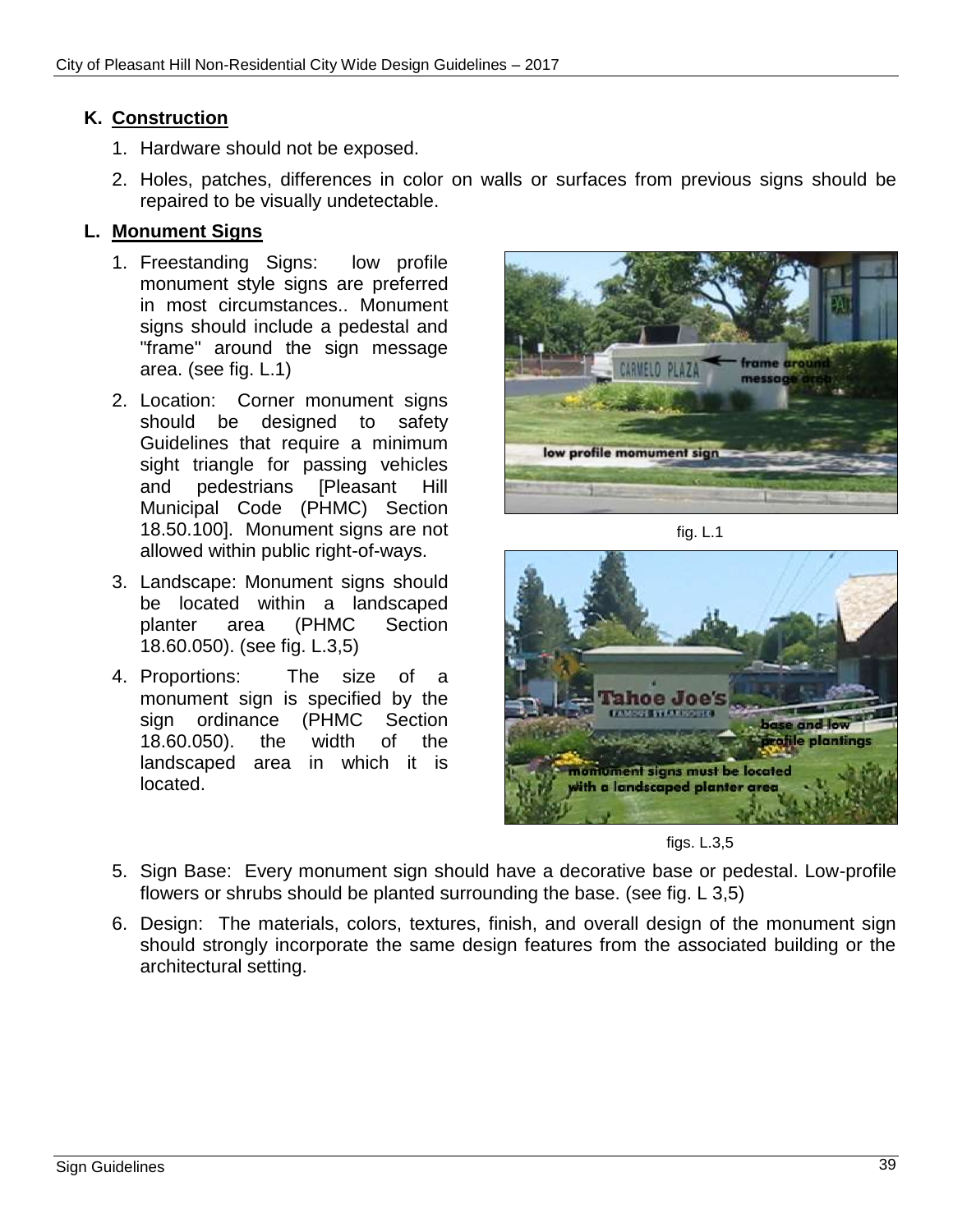### **M. Commercial Temporary Signs**

- 1. Temporary signs are any type of banners maintaining an identity, displaying a special event, promotion, temporary use, or warning of a dangerous condition.
- 2. The message on a temporary sign should be simple and concise.
- 3. Phone numbers or website addresses are discouraged on temporary signs.
- 4. Generally, a banner should be in proportion to the related storefront or building face to which it is attached.

### **N. Window Signs**

- 1. A window sign is any sign placed or painted on, or within five feet of, a window or glass door, that is intended for viewing externally.
- 2. Window signs should be constructed with high quality materials.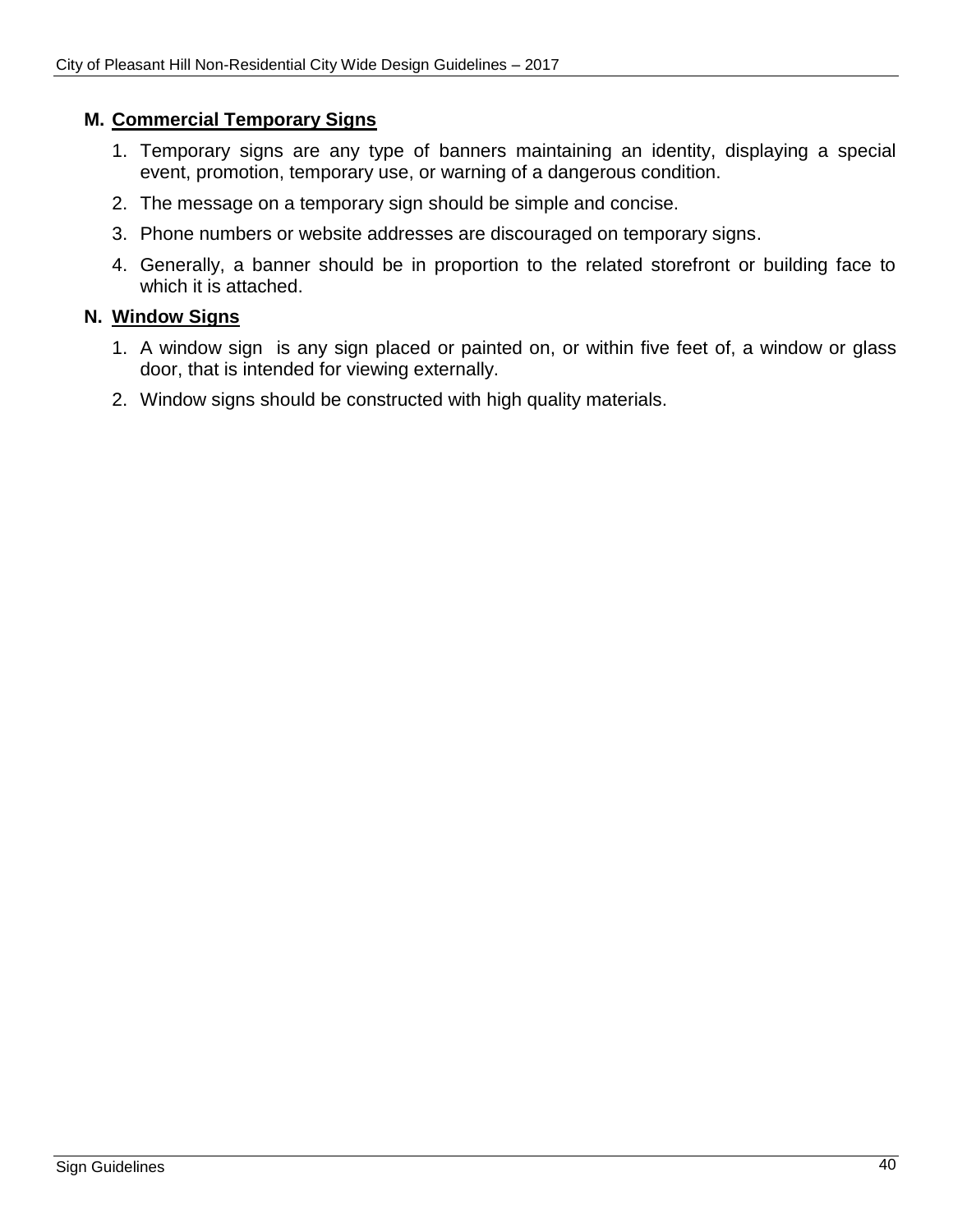# **Appendix**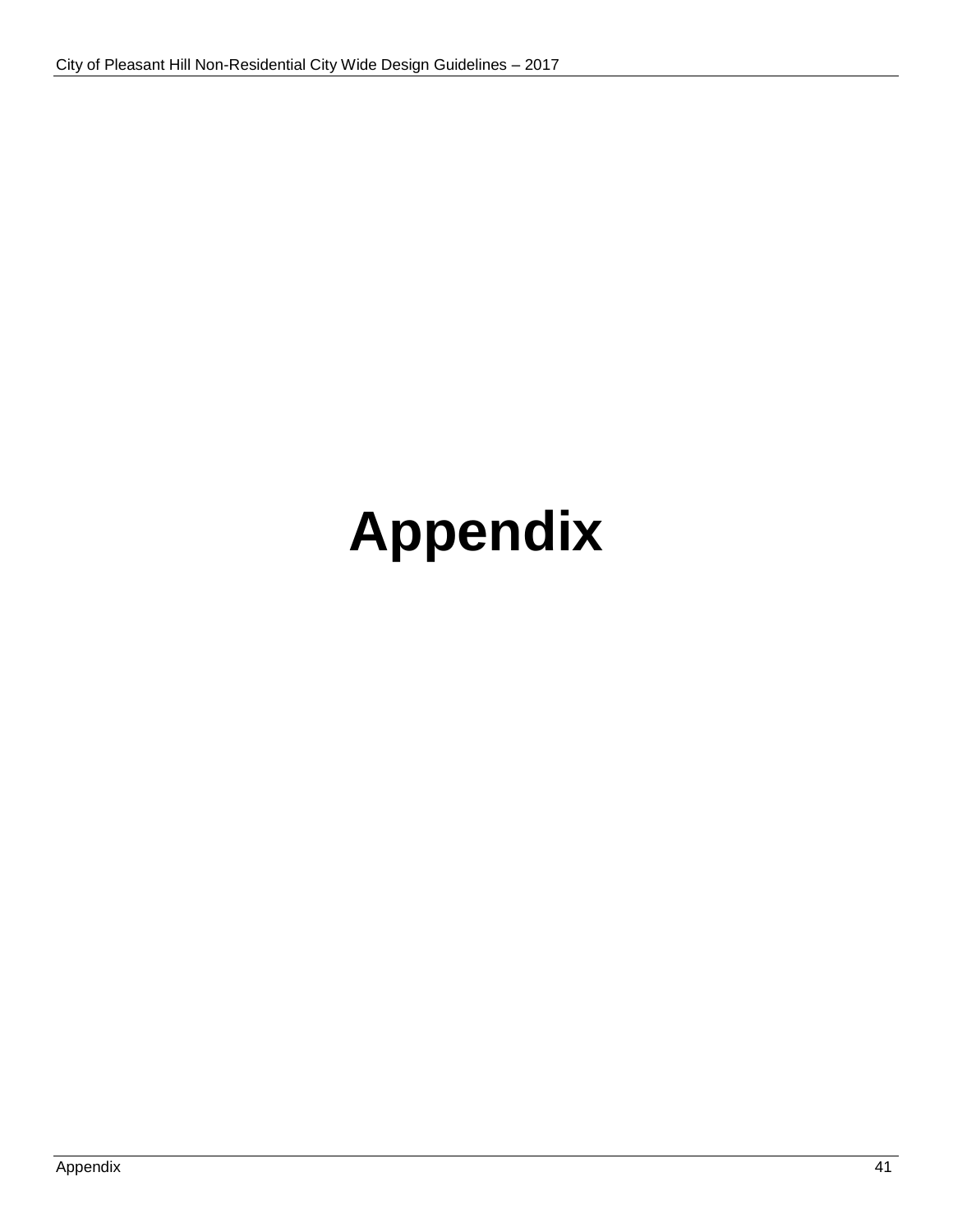### **V. APPENDIX**

#### **A. City of Pleasant Hill Resolution adopting the City Wide Design Guidelines**

#### RESOLUTION NO. 68 - 17

A RESOLUTION OF THE CITY COUNCIL, CITY OF PLEASANT HILL, TO AMEND THE EXISTING RESIDENTIAL AND NON-RESIDENTIAL CITY-WIDE DESIGN GUIDELINES AND THEREBY REPLACE THE GUIDELINES ADOPTED BY RESOLUTION NO. 08-08

WHEREAS, the City of Pleasant Hill General Plan contains goals, policies, and programs that provide direction for the creation and continual updating of City-Wide Design Guidelines; and

WHEREAS, the City of Pleasant Hill Municipal Code, Title 18, Section 18.60.090 requires Sign Design Guidelines be completed; and

WHEREAS, these amendments are proposed to the City-Wide Design Guidelines applicable in all residential and non-residential zoning districts throughout the City to ensure consistency with applicable laws, regulations and policies and to assist design professionals, property owners, homeowners, and businesses when making design and land use applications and amendments; and

WHEREAS, the Architectural Review Commission held two study sessions (on April 21, 2016 and March 2, 2017) to consider amendments to the Residential portion of the City-Wide Design Guidelines and one study session (on April 6, 2016) to consider amendments to the Non-Residential portion of the City-Wide Design Guidelines; and

WHEREAS, after notice thereof having been duly, regularly and lawfully given, a public hearing on the proposed amendments to the Residential portion of the City-Wide Design Guidelines was held by the Architectural Review Commission on April 6, 2017, where all interested persons might appear and be heard and the Architectural Review Commission adopted Resolution No. 02-17 recommending approval of the amendments to the Residential portion of the City-Wide Design Guidelines to the Planning Commission and City Council; and

WHEREAS, after notice thereof having been duly, regularly and lawfully given, a public hearing on the proposed amendments to the Non-Residential portion of the City-Wide Design Guidelines was held by the Architectural Review Commission on May 18, 2017, where all interested persons might appear and be heard and the Architectural Review Commission adopted Resolution No. 03-17 recommending approval of the amendments to the Non-Residential portion of the City-Wide Design Guidelines to the Planning Commission and City Council; and

WHEREAS, on May 9, 2017 the Planning Commission held a study session to consider the staff and ARC recommended amendments to the Residential and Non-Residential portions of the City-Wide Design Guidelines; and

WHEREAS, after notice thereof having been duly, regularly and lawfully given, a public hearing on the ARC-recommended amendments to the Residential and Non-Residential portions of the City-Wide Design Guidelines was held by the Planning Commission on June 13, 2017, where all interested persons might appear and be heard; and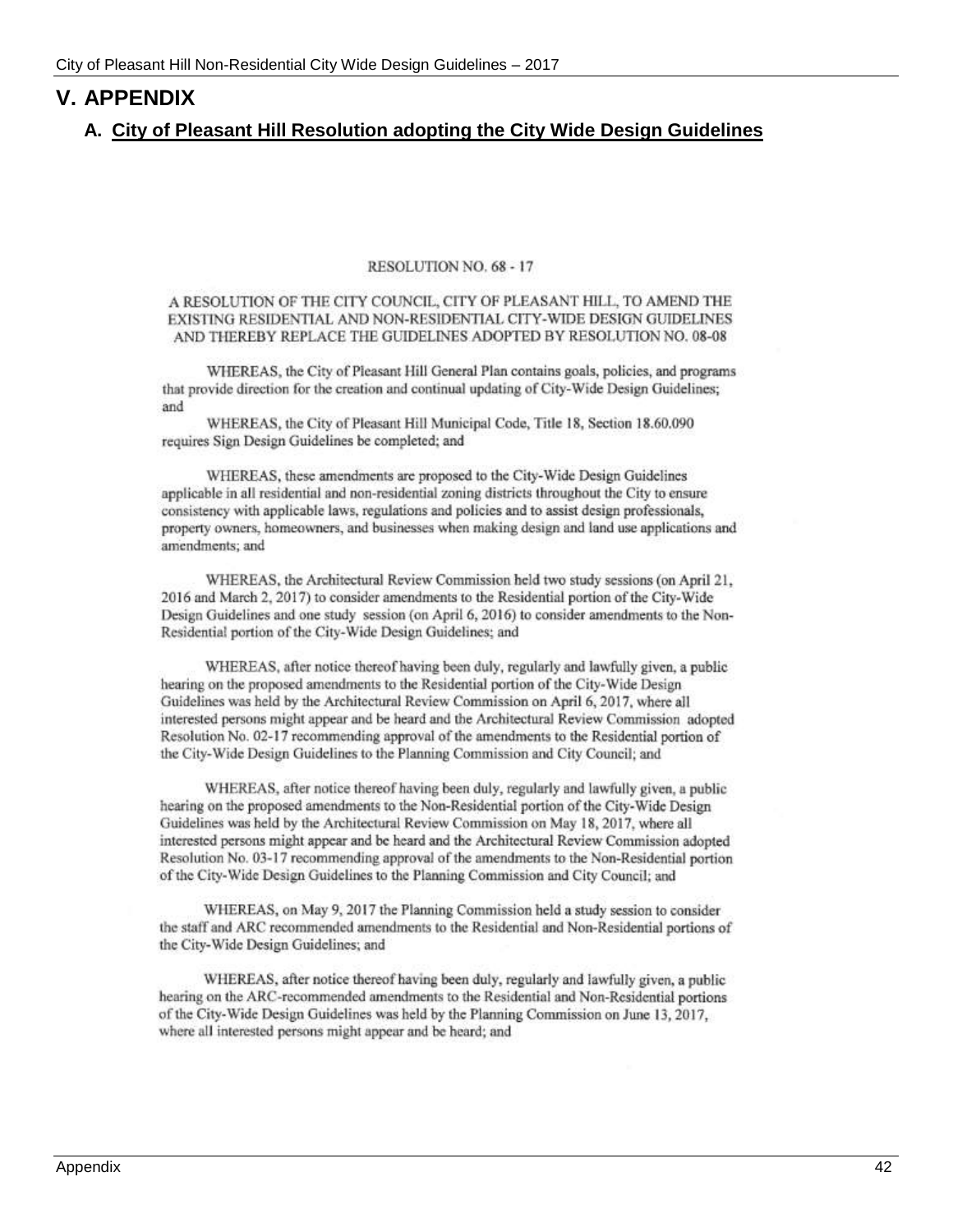WHEREAS, the Planning Commission evaluated and determined the proposed amendments to the Residential and Non-Residential portions of the City-Wide Design Guidelines to be in conformance with the City of Pleasant Hill General Plan and Zoning Ordinance; and

WHEREAS, on June 13, 2017 the Planning Commission adopted Resolution No. 07-17 recommending approval of the amendments to the Residential and Non-Residential portions of the City-Wide Design Guidelines to the City Council; and

WHEREAS, this Project is categorically exempt from environmental review under the California Environmental Quality Act pursuant to section 15308 of the Guidelines for the Implementation of the California Environmental Quality Act of 1970, as amended, the proposed project is determined to be a Class 8 (Action by Regulatory Agencies for Protection of the Environment) categorical exemption; and also, pursuant to CEQA Guidelines Section 15061(b)(3), the lead agency has determined with certainty that there is no possibility that the proposed project could have a significant impact on the environment as the Design Guidelines are intended to improve the aesthetics of new development and help ensure compliance with existing applicable regulatory requirements.

NOW, THEREFORE, BE IT RESOLVED that the City Council of the City of Pleasant Hill adopts the amendments to the Residential and Non-Residential City-Wide Design Guidelines based on the following findings:

- 1. The City Council finds that the amendments to the Residential and Non-Residential City-Wide Design Guidelines will preserve and enhance residential and nonresidential neighborhoods.
- 2. The City Council finds that the amendments to the Residential and Non-Residential City-Wide Design Guidelines will promote variety, excellence and compatibility with existing development for new and significantly remodeled residential and nonresidential developments.
- 3. The City Council finds that the amendments to the Residential and Non-Residential City-Wide Design Guidelines will improve the general appearance of the City by providing design recommendations for projects that reflect the design preferences of the City.

BE IT FURTHER RESOLVED that the City Council adopts the proposed Residential and Non-Residential City-Wide Design Guidelines as shown in attached Exhibits A and B, and thereby replaces the guidelines adopted by City Council Resolution No. 08-08 (on February 2, 2008).

[Signatures on Following Page]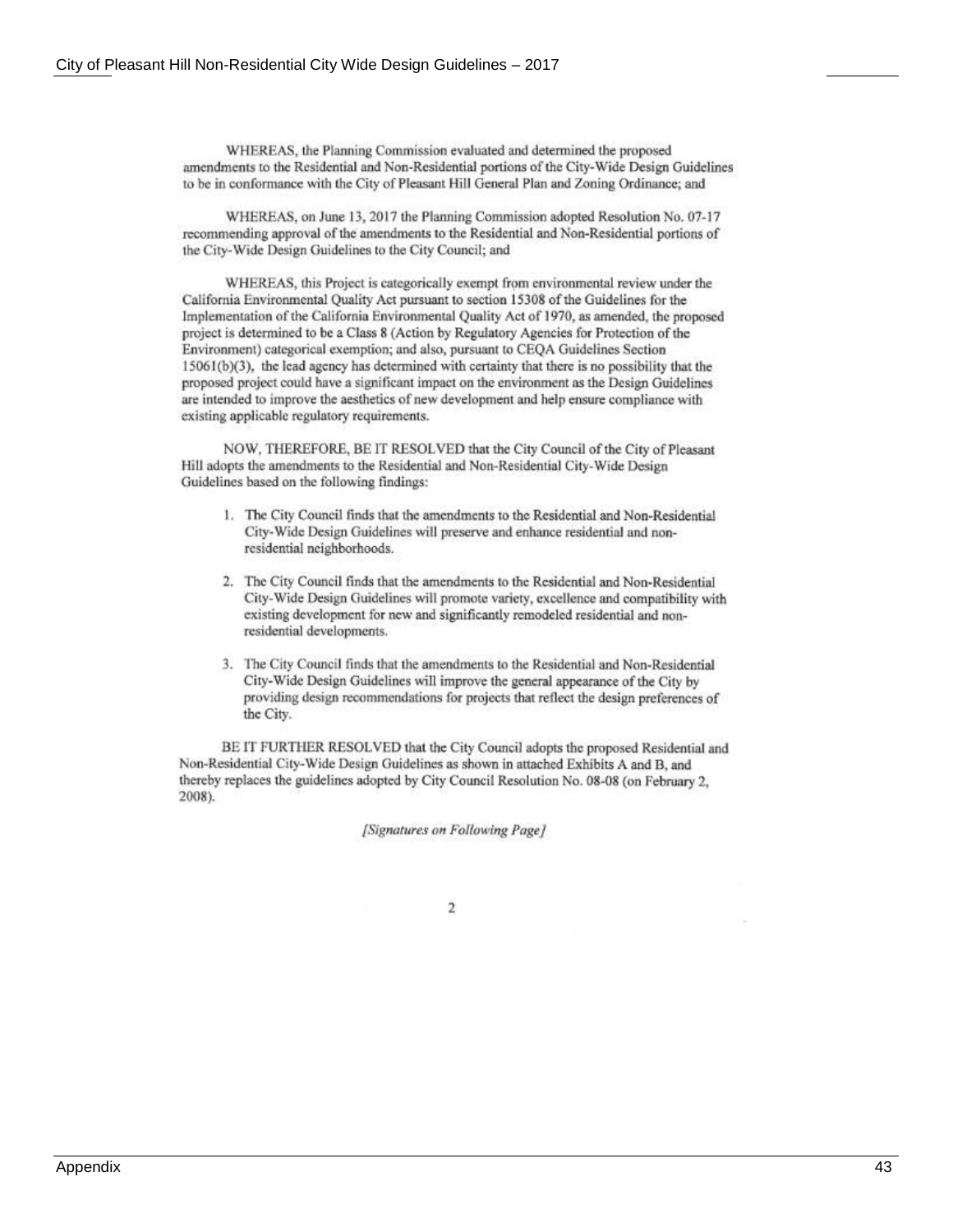ADOPTED by the City Council of the City of Pleasant Hill at a regular meeting of the City Council held on the 11<sup>th</sup> day of September, 2017, by the following vote:

AYES: NOES: ABSENT: **ABSTAIN:** 

Carlson, Flaherty, Noack, Rinn, Harris None None None

MICHAEL G. HARRIS, OD, Mayor

ATTEST:

CAROL W. WU, City Clerk

APPROVED AS TO FORM;

JANET E. COLESON, City Attorney

 $\mathfrak z$